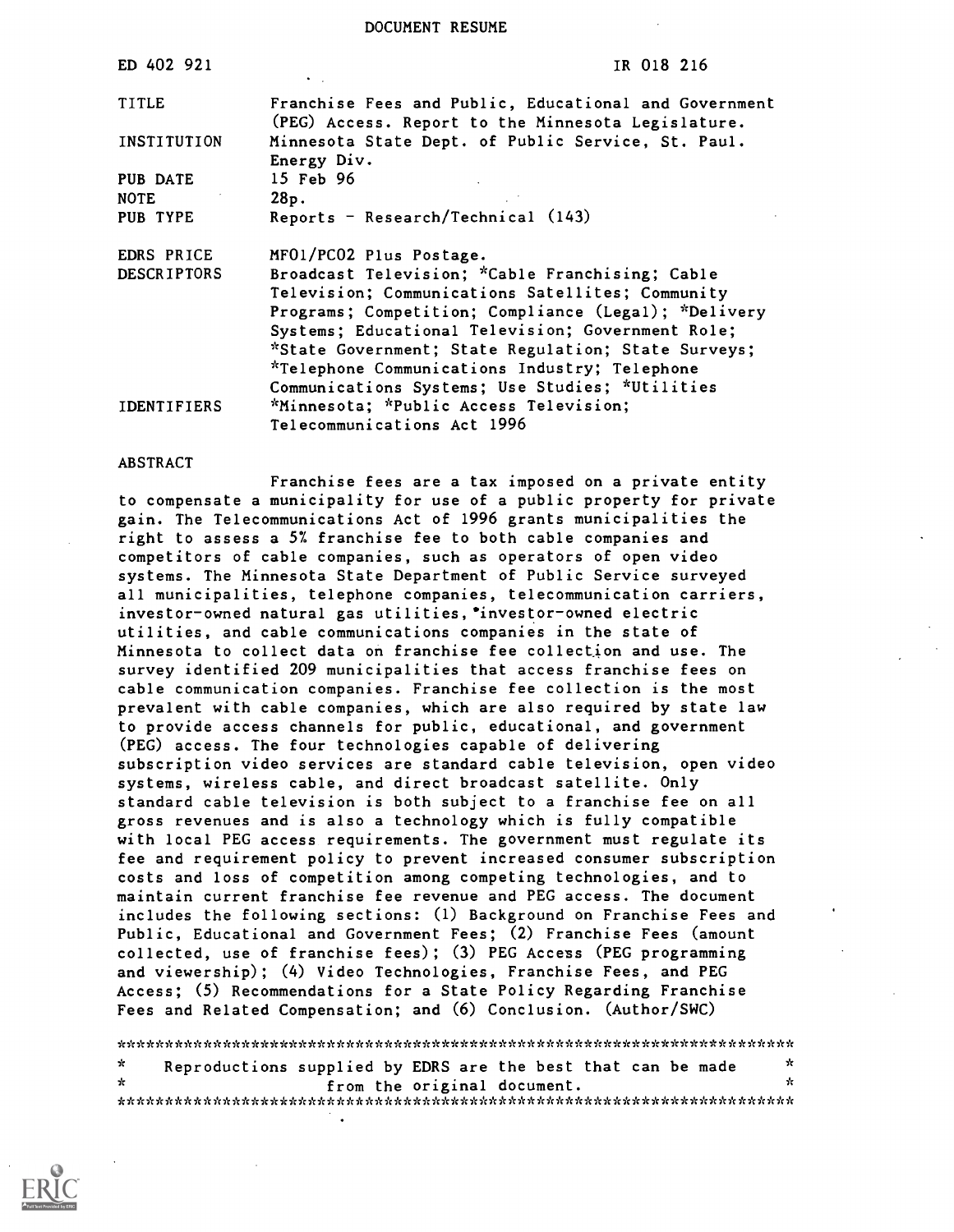$1708216$ 



# MINNESOTA DEPARTMENT OF **BLIC SERV**

# REPORT TO THE MINNESOTA LEGISLATURE

# **ON**

# FRANCHISE FEES

# AND

# PUBLIC, EDUCATIONAL AND GOVERNMENT (PEG) ACCESS

# FEBRUARY 15, 1996

TO THE EDUCATIONAL RESOURCES INFORMATION CENTER (ERIC)."

"PERMISSION TO REPRODUCE THIS MATERIAL HAS BEEN GRANTED BY Chris Gilchrist

U.S. DEPARTMENT OF EDUCATION<br>Office of Educational Research and Improveme Office of Educational Research and Improvement EDUCATIONAL RESOURCES INFORMATION

Minor changes have been made to improve reproduction quality.

CENTER (ERIC) This document has been reproduced as received from the person or organization originating it.

ΙK

Points of view or opinions stated in this document do not necessarily represent official OERI position or policy.

This report is submitted in compliance with Minnesota Statutes

REST COPY AVA11LABLE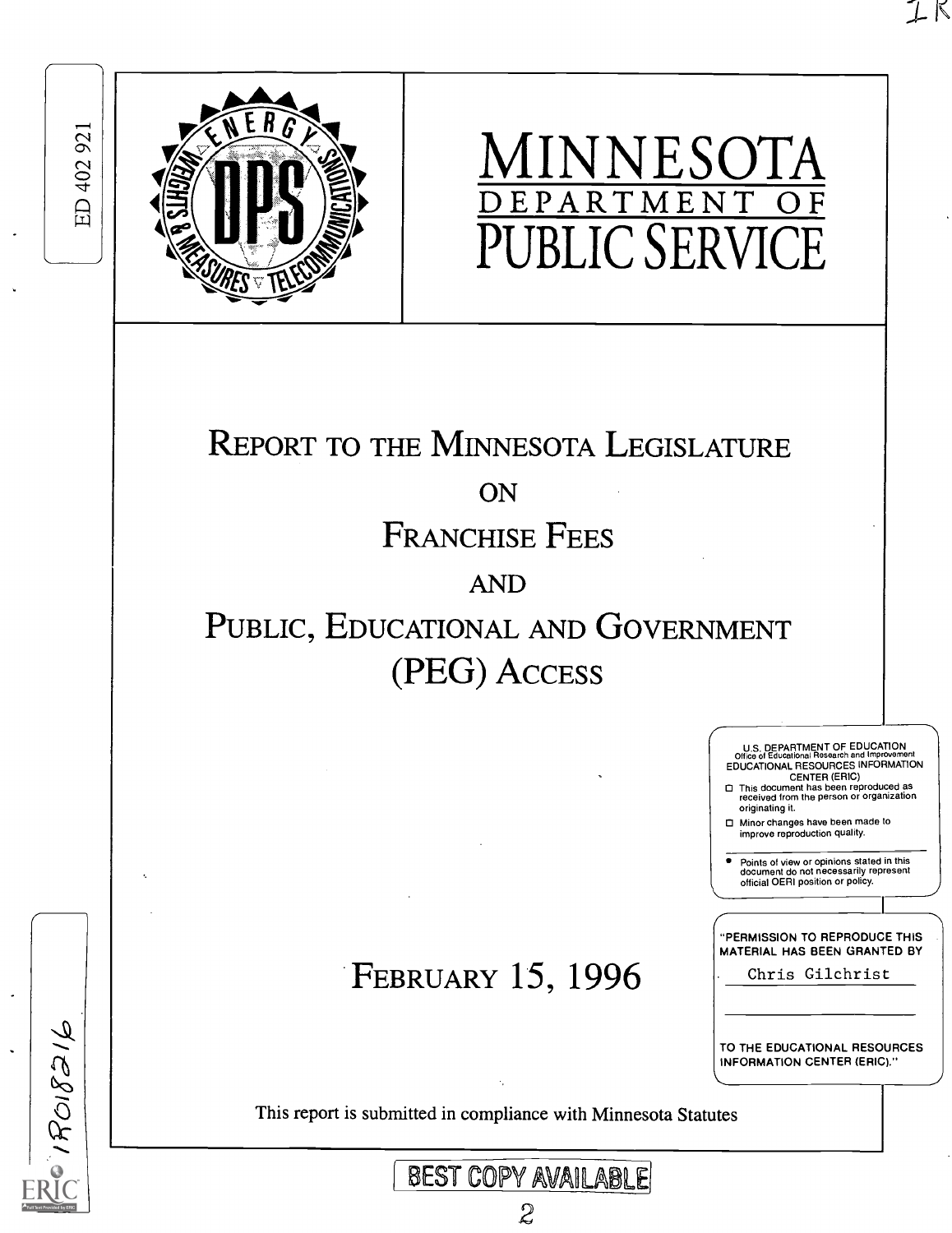### BACKGROUND ON FRANCHISE FEES AND PUBLIC, EDUCATIONAL AND GOVERNMENT FEES

#### FRANCHISE FEES

In theory, franchise fees are a tax imposed on a private entity to compensate a municipality for use of a public property for private gain. The public properties being used by utilities and cable communications companies are the rights-of-ways under city streets, the easements in private properties, ditches along roads and highways, etc. When a utility or cable communications company places a trench in the street of a municipality, current law and/or contractual agreements require that the property must be restored to the same or better condition prior to the construction. Franchise fee revenue is not used for such construction. However, some municipalities argue that there are future costs associated with cutting a street that are incurred by a municipality. Thus, the argument is that franchise fee revenues collected today not only compensate the municipality for use of a public property, but also compensate the municipality for costs that will be incurred in the future.

Being subject to a franchise fee does provide some benefits to the utility and cable communications companies. The terms of the franchise give authorization to the companies to use the rights-of-ways of municipalities. Although the companies are required to obtain permits for construction and repair damage, they cannot unreasonably be denied access to the rights of way. Since the municipality is receiving compensation, it cannot deny the rights granted to the company. Although municipalities have experience in managing their rights-of-way, they have rarely been required to address the desires of multiple providers to use rightsof-way for duplicate facilities. Competition in the cable and telephone markets will force many municipalities to rethink how rights-of-way are managed.

Franchise fees are limited to 5 percent by federal law for cable communications companies. There is no federal law restricting the franchise fee for electric and natural gas utilities. With the Telecommunications Act of 1996, municipalities will have the continued option of assessing a franchise fee of up to 5 percent on cable companies. Municipalities also are permitted to assess a franchise fee of up to 5 percent on competitors of cable companies, such as operators of open video systems. It is too early to understand precisely how open video systems will operate and what services will be available through such systems. The FCC is to conduct a rulemaking which should clarify these issues.

In response to the requirement in the 1995 legislation and in preparation for this report to the Legislature, the Department prepared a survey questionnaire to obtain necessary background information.

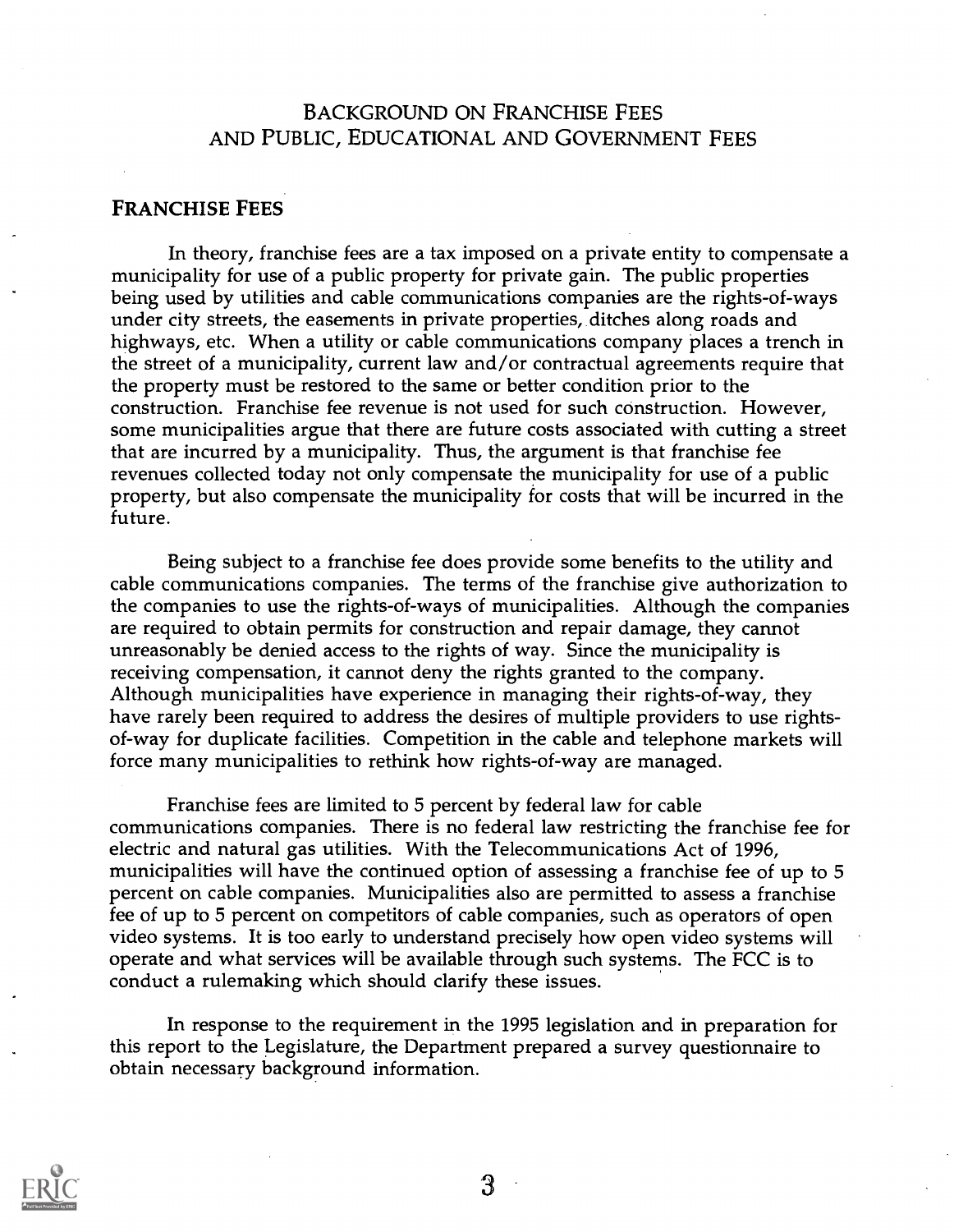The questions in the survey pertaining to franchise fees were directed to all municipalities, telephone companies, telecommunications carriers, investor-owned natural gas utilities, investor-owned electric utilities, and cable communications companies in the state of Minnesota. The number of questionnaires sent to each type of entity and the number of responses received from each type of entity is provided in Attachment 1.

The survey identified 209 municipalities that assess franchise fees on cable communications companies. The survey also reflected that there are five natural gas companies that pay franchise fees to 11 communities, and 14 electric utilities that pay franchise fees to 19 communities in which they serve.<sup>1</sup> The telephone companies responding to the survey indicated that they do not pay franchise fees in any municipality. Although not all municipalities and companies responded to the survey, the application of franchise fees is clearly the most prevalent with cable service. In addition to the payment of franchise fees, cable communications companies are also required by state law to provide access channels in the municipalities they serve for public, educational and government (PEG) access. Further, many municipalities receive other compensation from cable communications companies in return for being granted their cable franchise.

#### AMOUNT OF FRANCHISE FEES COLLECTED

#### A. ELECTRIC UTILITIES

In 1994, the franchise fees assessed on electric utilities ranged from \$400 to \$11,252,099. Franchise fees are generally based on a percentage of gross revenue, although there are a couple of municipalities that assess a flat fee. When based on gross revenue, the fees range from one percent in Sauk Centre to eight percent in St. Paul. Total franchise fees reportedly paid during the year 1994 by the five investorowned electric utilities responding to the survey was \$27,066,845. The municipalities that assess franchise fees, the electric utilities paying franchise fees, and the amount paid during 1994 are presented in the table below.2

<sup>&</sup>lt;sup>2</sup> There were no municipalities with a population less than 1000, or between 5,000 and 10,000 that responded to the survey and assess a franchise fee on electric utilities.



 $\overline{2}$ 

 $1$  Nine of the 14 electric utilities are municipally owned and five of the 14 electric utilities are investor owned.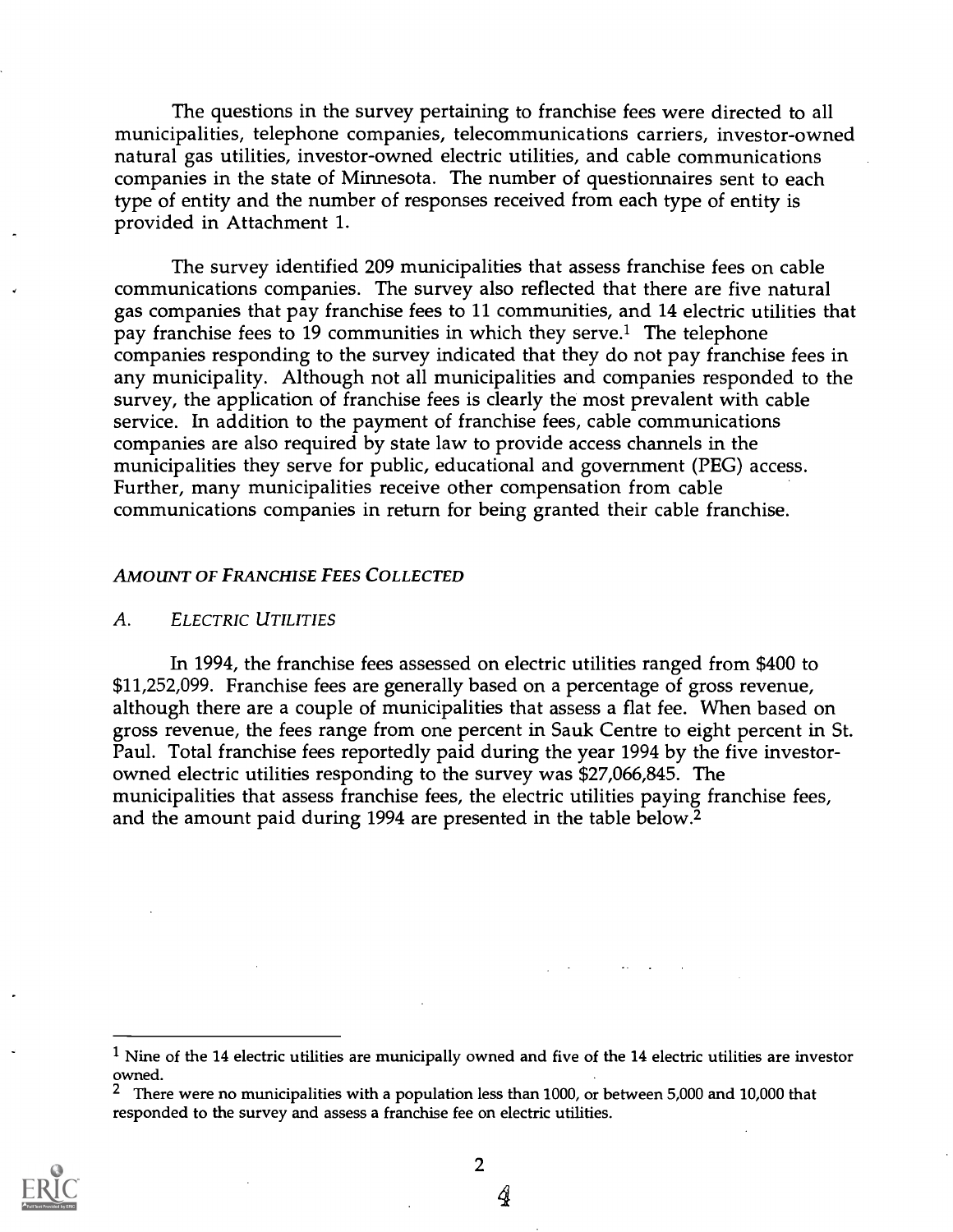#### Table 1

#### Municipalities with a Population of at least 1,000 but less than 5,000

| Municipality | Utility                             | Franchise Fee Paid |  |
|--------------|-------------------------------------|--------------------|--|
| Blue Earth   | Blue Earth Light & Water            | Not Provided       |  |
| Mora         | City of Mora                        | 108,000.00         |  |
| Newport      | Northern States Power               | 400.00             |  |
| Sauk Centre  | <b>Sauk Centre Public Utilities</b> | 40,000.00          |  |
| St. Charles  | St. Charles Light & Water           | 60,261.00          |  |

#### Municipalities with a Population of at least 10,000 but less than 20,000

| Municipality | Utility                         | <b>Franchise Fee Paid</b> |  |
|--------------|---------------------------------|---------------------------|--|
| Albert Lea   | Freeborn-Mower                  | 15,121.00                 |  |
| Albert Lea   | <b>Interstate Power Company</b> | 942,234.00                |  |
| Marshall     | Marshall Public Utilities       | Not Provided              |  |
| Mounds View  | Northern States Power           | 224,134.00                |  |

#### Municipalities with a Population of at least 20,000 but less than 50,000

| Municipality    | Utility                         | Franchise Fee Paid |  |
|-----------------|---------------------------------|--------------------|--|
| Apple Valley    | Dakota Electric                 | Not Provided       |  |
| Moorhead        | Moorhead                        | 245,195.00         |  |
| South St. Paul  | Northern States Power<br>$\sim$ | 416,807.00         |  |
| White Bear Lake | Northern States Power           | 136,640.00         |  |
| Winona          | Northern States Power           | 573,426.00         |  |

#### Municipalities with a Population of at least 50,000 but less than 100,000

| Municipality | Utility                   | <b>Franchise Fee Paid</b> |  |
|--------------|---------------------------|---------------------------|--|
| Coon Rapids  | Northern States Power     | 334,954.00                |  |
| Coon Rapids  | Anoka Municipal Utilities | 507,189.00                |  |
| Duluth       | Minnesota Power           | 700,000.00                |  |
| Rochester    | Peoples Coop              | 109,775.00                |  |
| St. Cloud    | Northern States Power     | 11,919.00                 |  |
| St. Cloud    | Stearns Electric          | 859,539.00                |  |

#### Municipalities with a Population of at least 100,000

| Municipality | Utility               | Franchise Fee Paid |
|--------------|-----------------------|--------------------|
| Minneapolis  | Northern States Power | 11,252,099.00      |
| St. Paul     | Northern States Power | 10,529,152.00      |

NOTE: Fees paid to St. Paul are listed as reported by Northern States Power because St. Paul did not distinguish between gas and electric fees received.

#### B. NATURAL GAS UTILITIES

The franchise fees assessed on gas utilities, as reported by municipalities for 1994, ranged from \$34,581 to \$5,548,106. Where responses have been received, the fees are based on a percentage of gross revenue. The range of percentages is from



3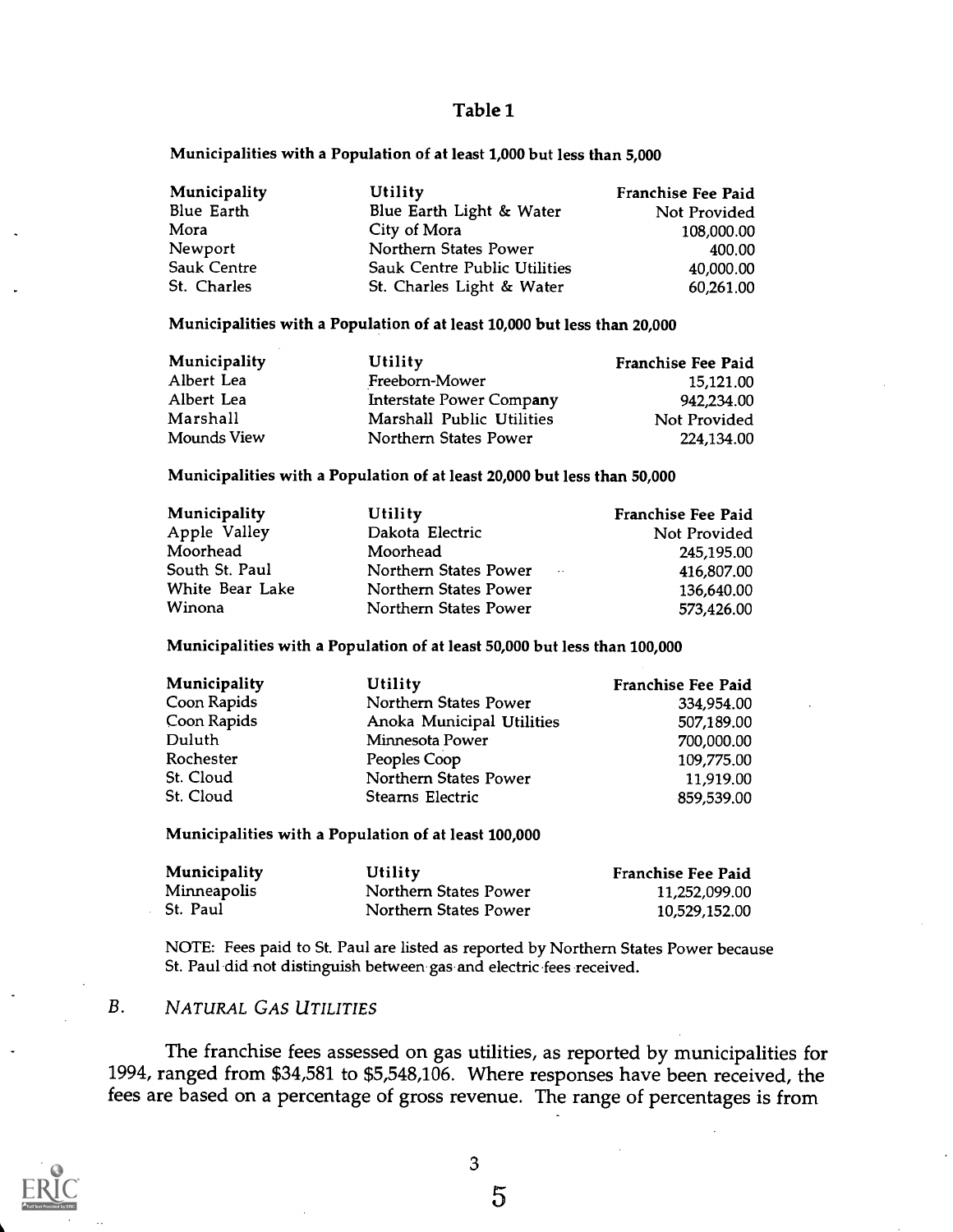three percent in St. Cloud to eight percent in St. Paul. Total franchise fees paid to municipalities as reported by gas utilities for 1994 is \$9,854,907.3 Unfortunately, over half of the responding municipalities did not indicate the amount of franchise fees assessed on natural gas utilities. The municipalities responding to the survey that assess franchise fees on natural gas utilities, the utility assessed, and the amount paid during 1994 are provided in the table below.4

#### Table 2

Municipalities with a Population of at least 1,000 but less than 5,000

| Municipality            | Utility               | Franchise Fee Paid |  |
|-------------------------|-----------------------|--------------------|--|
| <b>Blooming Prairie</b> | Peoples               | Not Provided       |  |
| Lake City               | Northern States Power | 34,581.00          |  |
| Newport                 | Northern States Power | Not Provided       |  |

Municipalities with a Population of at least 10,000 but less than 20,000

| Municipality | Utility                         | <b>Franchise Fee Paid</b> |
|--------------|---------------------------------|---------------------------|
| Albert Lea   | <b>Interstate Power Company</b> | Not Provided              |
| Lino Lakes   | Circle Pines Utilities          | Not Provided              |
| Mounds View  | Northern States Power           | Not Provided              |

Municipalities with a Population of at least 20,000 but less than 50,000

| Municipality | Utility               | <b>Franchise Fee Paid</b> |
|--------------|-----------------------|---------------------------|
| Moorhead     | Northern States Power | Not Provided              |

Municipalities with a Population of at least 50,000 but less than 100,000

| <b>Municipality</b> | Utility               | <b>Franchise Fee Paid</b> |  |
|---------------------|-----------------------|---------------------------|--|
| Coon Rapids         | Minnegasco            | 510,876.00                |  |
| St. Cloud           | Northern States Power | 261,668.00                |  |

Municipalities with a Population of at least 100,000

| <b>Municipality</b> | Utility               | Franchise Fee Paid |
|---------------------|-----------------------|--------------------|
| Minneapolis         | Minnegasco            | 5,548,106.00       |
| St. Paul            | Northern States Power | 3,499,676.00       |

NOTE: Fees paid to St. Paul are listed as reported by Northern States Power because St. Paul did not distinguish between gas and electric fees received.

<sup>4</sup> There were no municipalities with a population with less than 1,000 or between 5,000 and 10,000 that responded to the survey and assess a franchise fee on natural gas utilities.



 $3$  St. Paul did not separate its gas and electric revenues from NSP, therefore, the Department used NSP's reported fees as a proxy for St. Paul's natural gas franchise fee revenue from NSP.<br>4 There were no municipalities with a population with less than 1,000 or between 5,000.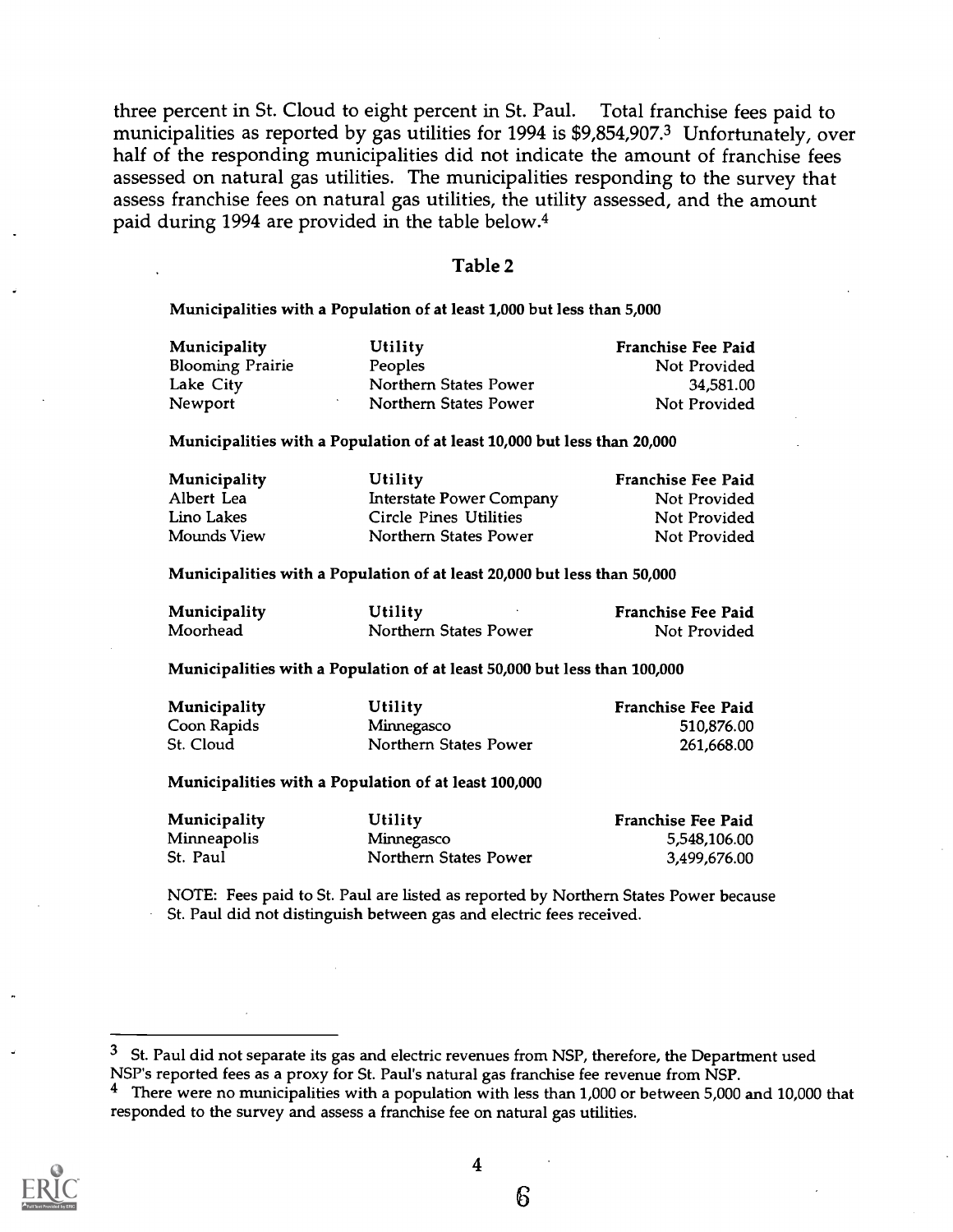#### C. CABLE COMMUNICATIONS COMPANIES

The franchise fees assessed on cable communications companies, as reported by municipalities for 1994, ranged from \$70 to \$1,287,663. Total franchise fees reportedly paid to municipalities by cable communications companies for 1994 is \$8,779,215. Where responses have been received, the fees are generally based on a percentage of gross revenue. The range of percentages is from one percent to five percent. There are numerous municipalities that assess a franchise fee at three percent of gross revenue. The range of fees based on the population of the municipality is provided in Table 3 below.

| Table 3            |                                                   |                              |                            |                                                                        |
|--------------------|---------------------------------------------------|------------------------------|----------------------------|------------------------------------------------------------------------|
| Population         | Total # of<br>Municipalities<br><b>Responding</b> | Receive<br>Franchise<br>Fees | Range of<br>Fees           | Receive Other<br><u>Compensation</u>                                   |
| <b>Under 1,000</b> | 159                                               | 59                           | \$70 to \$5,241            |                                                                        |
| 1,000 to 5,000     | 107                                               | 81                           | \$245 to \$19,043          | 3 participate in NCSCC*                                                |
| 5,000 to 10,000    | 21                                                | 20                           | \$100 to \$51,317          | 2 participate in NCSCC*                                                |
| 10,000 to 20,000   | 22                                                | 21                           | \$9,800 to \$325,192       | 1 receives \$20,000 in<br>Capital Equip.                               |
| 20,000 to 50,000   | 19                                                | 17                           | \$16,844 to \$206,261      | 1 participates in<br>NCSCC <sup>*</sup> , 1 participates<br>in NSCCC** |
| 50,000 to 100,000  | 9                                                 | 9                            | \$122,191 to \$343,887     | 1 participates in NCSCC*                                               |
| Over 100,000       | $\overline{2}$                                    |                              | \$1,037,495 to \$1,287,683 |                                                                        |
| <b>TOTALS</b>      | 339                                               | 209                          | \$8,779,215                |                                                                        |

The eight municipalities forming the North Central Suburban Cable Commission (NCSCC) receive \$265,000 in capital equipment from Meredith Cable.

\*\* The nine communities forming the Northwest Suburbs Cable Communications Commission (NSCCC) receive PEG channels valued at \$364,039.

Many metropolitan area municipalities and a few outstate municipalities that are served by the same cable communications company have joined to form cable communications commissions. Cable communications commissions operate under joint powers agreements pursuant to Chapter 238 of the Minnesota Statutes. These commissions enforce and administer the cable communications franchise agreements and approve the rates charged to cable customers. Thus, a single entity is created for the administration of the cable franchises on behalf of the participating municipalities. Since all communities participating in a cable communications commission operate under a single agreement with the cable communications company, the same fees are assessed by each of the participating communities. In

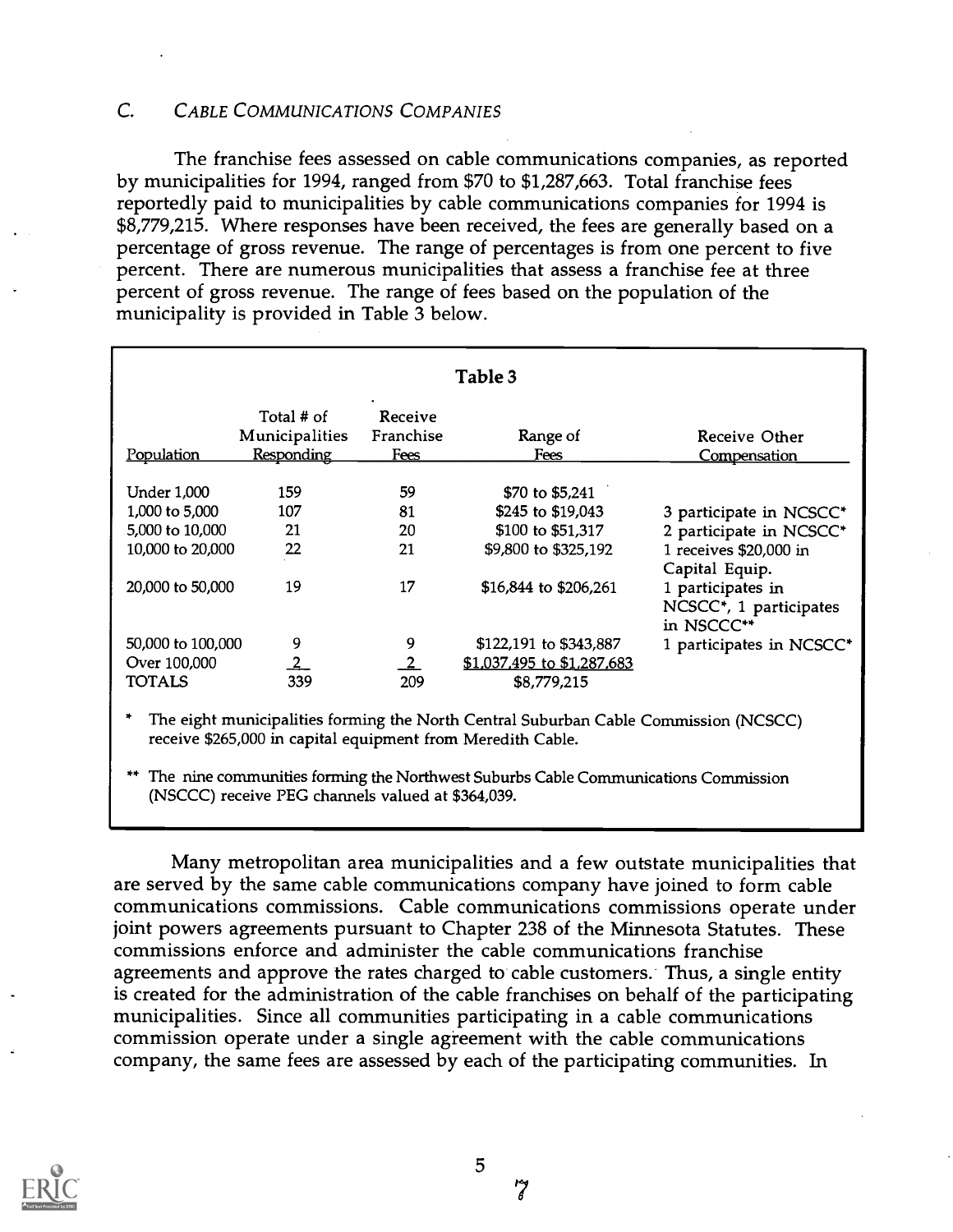each of the cable commissions that was identified by the survey, the franchise fee is five percent of gross revenues. A list of the cable communications commissions identified by the Department's survey is provided in Attachment 2.

In addition to the fees paid to municipalities in the form of franchise fees, 35 municipalities responding to the Department's survey indicated that they receive franchise related compensation from the cable communications company serving their area.5 The primary form of franchise related compensation is the provision of equipment, facilities, personnel and access channels to enable PEG programming. As will be explained, there are legal requirements applicable to cable communications companies for the provision of PEG access. Other forms of compensation include institutional networks for use by the municipality, scholarship funds, promotional advertising, cable facilities extended to municipal buildings, rent subsidies and free cable service.

The estimated value of other compensation for a single municipality is as high as \$11.7 million, as reported by Paragon Cable for the City of Minneapolis. Over \$10.7 million of this amount is the estimated value of access channel bandwidth as reported by Paragon Cable. There are currently 30 channels provided to the City of Minneapolis by Paragon Cable. For the City of St. Paul, Continental Cable estimates the value of other compensation provided to the city in 1995, at \$2,133,255. Over half of this amount is attributable to five access channels provided to the city.

#### USES OF FRANCHISE FEES

Each municipality that assesses franchise fees on natural gas utilities states that the fees are placed in the general fund of the municipality. For electric utilities, ten municipalities reported that the franchise fees received were dedicated to the municipality's general fund. One municipality reported that franchise fee revenue from the electric utility is dedicated to street improvements; another indicated that franchise fee revenue is dedicated for rights of way; a third indicated that franchise fee revenue is used to offset the cost of regulation and the impact on public property, such as damage to streets; and a fourth indicated the fees are used for reimbursement for the relocation of power lines. Five municipalities had no response.

The franchise fees collected from cable communications companies have multiple uses by the municipalities. Most of the municipalities report that franchise fee revenue does not have a dedicated use, and is placed in the general fund. There are also a significant number of municipalities that state that franchise fees are dedicated for cable related activities. Such activities may include equipment for PEG

<sup>5</sup> Minn. Stat. Ch. 238 establishes minimum requirements for PEG access based on three categories of cable television systems.



6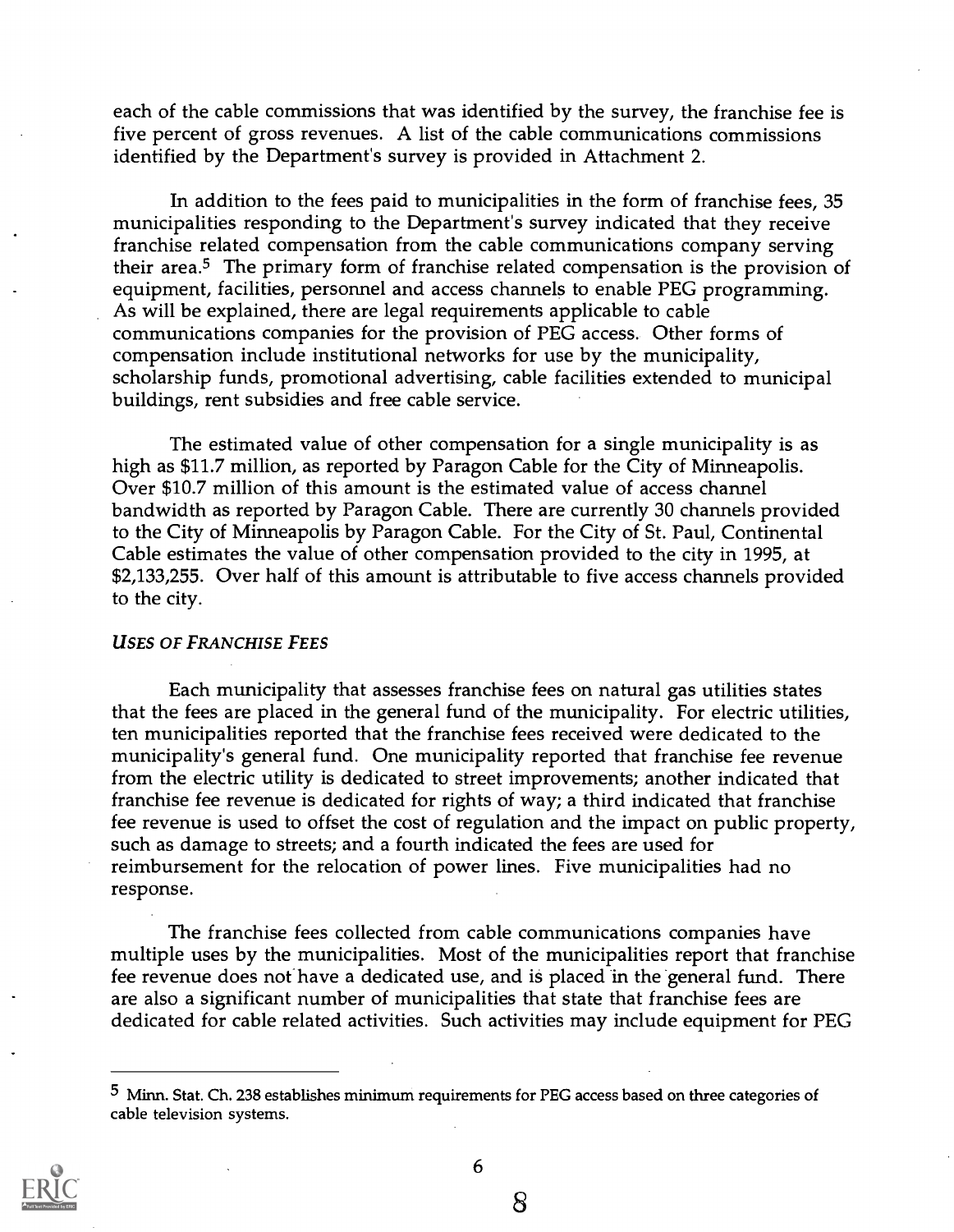access and labor costs associated with PEG programming. Another use of franchise fees is to support a cable communications commission. Each municipality that participates in a cable communications commission must provide part of the financial support required of the commission. There are a few communities that support a cable commission, without any proceeds remaining for use by the municipality. Other uses of funds include community projects, the parks & recreation department, and costs associated with rights-of-way, such as street repair. A more detailed breakdown of the uses of funds is provided below in Table 4.

| Table 4            |             |                 |                  |                          |            |        |        |
|--------------------|-------------|-----------------|------------------|--------------------------|------------|--------|--------|
| Use of Funds       |             |                 |                  |                          |            |        |        |
|                    | General     | Community       |                  | PEG Access Cable Related | Cable      | Park   | Rights |
| Population         | <u>Fund</u> | <b>Projects</b> | <b>Equipment</b> | <b>Activities</b>        | Commission | & Rec. | of Way |
|                    |             |                 |                  |                          |            |        |        |
| <b>Under 1,000</b> | 24          | 3               |                  |                          |            | 5      |        |
| 1,000 to 5,000     | 28          |                 |                  | 20                       | 9          |        | າ      |
| 5,000 to 10,000    |             |                 |                  | 9                        |            |        |        |
| 10,000 to 20,000   | 5           |                 |                  | 10                       |            |        |        |
| 20,000 to 50,000   | 2           |                 |                  | 8                        |            |        |        |
| 50,000 to 100,000  | 2           |                 |                  | 6                        |            |        |        |
| Over 100,000       | 2           |                 |                  |                          |            |        |        |
|                    |             |                 |                  |                          |            |        |        |

#### PEG ACCESS

In addition to the 5 percent franchise fees, many municipalities receive access channels from cable communications companies. These channels are generally used for public, educational and government (PEG) access. The number of channels range from one channel in smaller communities to 30 channels in the City of Minneapolis. PEG access enables citizens, schools and government to broadcast their programming to the subscribers of the local cable system. Minnesota Statute § 238.084, subd. 1 requires that PEG access be available on a first-come, first-served, nondiscriminatory basis. Unless the material is obscene and violates federal regulations, the cable communications company will broadcast the program.

In smaller communities the PEG access channel may be used for simply displaying a calendar of local activities. In other communities, the PEG access channel(s) may present city council meetings, high school sporting events, nonprofit group meetings, and specific interest group discussions.

Under current Minnesota law, there are three categories of cable television systems, each of which has statutory minimum requirements for PEG access. They are:



7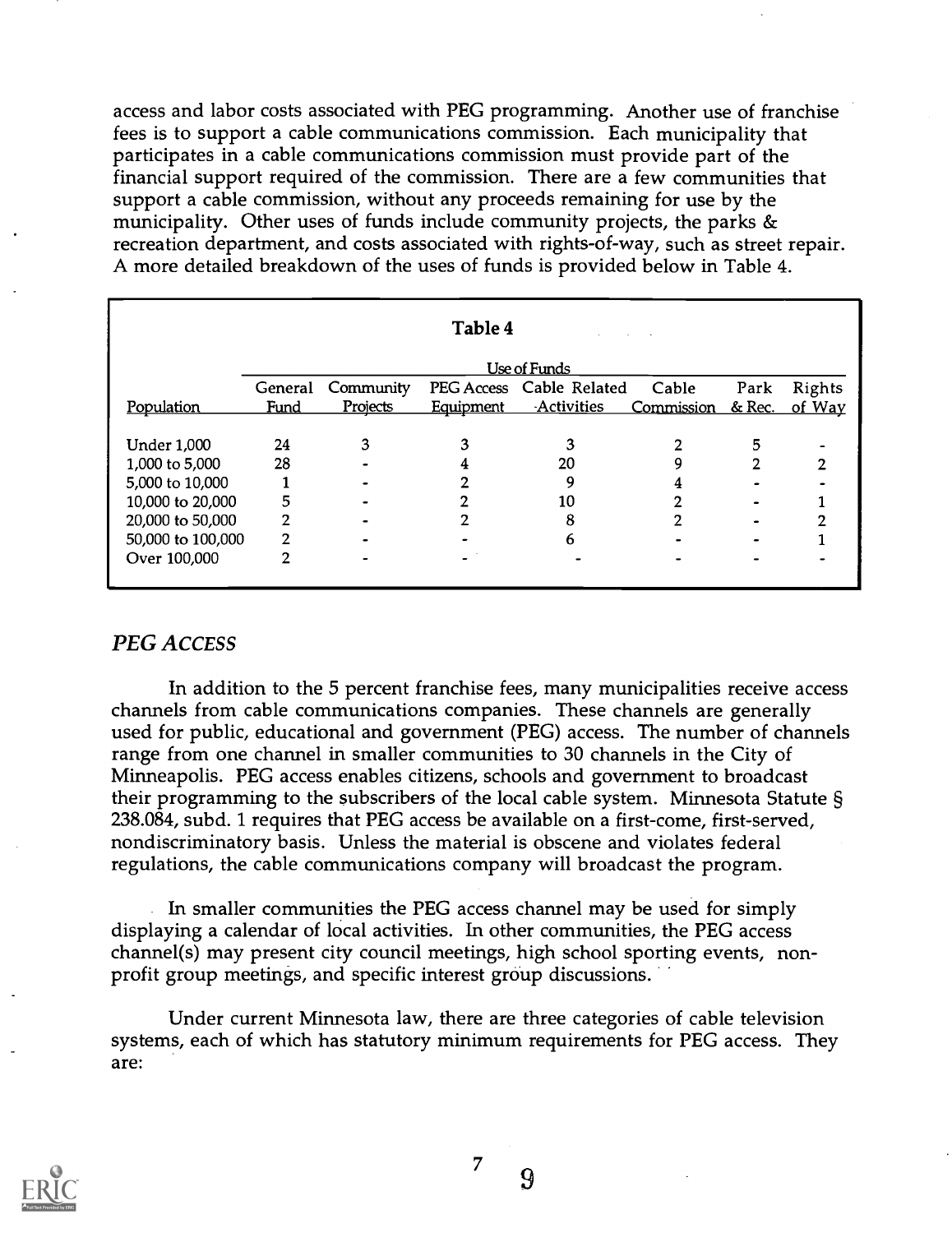1. Class A Systems: non-metro systems serving fewer than 1,000 customers in a franchise area with a population of fewer than 4,000 persons. Minnesota law requires a minimum of one PEG access channel primarily for serving government and educational uses. There are approximately 250 systems of this size in the state.

PEG access in Class A systems is usually limited to institutional uses which often carry character-generated programming to air schedules of events and other announcements. They may also carry audio or audio/video cablecasts of public meetings.

Initial costs for PEG access equipment, as well as ongoing financial support, is usually paid by the cable operator, then passed on to subscribers through monthly rates. There is generally sufficient PEG access channel time available on Class A systems, although some small communities have opted to forego PEG access programming.

2. Class B Systems: non-metro systems serving fewer than 3,500 customers in a franchise area with a population of fewer than 15,000 persons. Minnesota law requires a minimum of one PEG channel for public, government and educational use. There are approximately 60 systems of this size in the state.

For the most part, content of PEG access programming in Class B systems is similar to that in Class A systems. However, in Class B systems the public has the ability to provide programs for PEG access channels.

Initial costs for PEG access equipment, as well as ongoing financial support, is usually paid by the cable operator, then passed on to customers through monthly rates. As with smaller systems, there is generally sufficient PEG access time available in Class B systems.

3. Class C Systems: metro systems, as well as non-metro systems, which serve more than 3,500 customers in a franchise area with a population of more than 15,000 persons. Minnesota law requires a minimum of four PEG channels dedicated for specific purposes -- public, educational, government and leased. Class C systems operating in a metro area must also provide a fifth channel for regional programming.

Some Class C systems operating in the metro area offer up to 12 PEG access channels, while Paragon Cable provides 30 channels in Minneapolis. The 30 channels furnished by Paragon Cable to the City of Minneapolis include PEG access as well as channels for the city's internal use. Again, initial costs for PEG access equipment and ongoing financial support is generally paid by the cable operator, then passed on to customers through monthly rates.

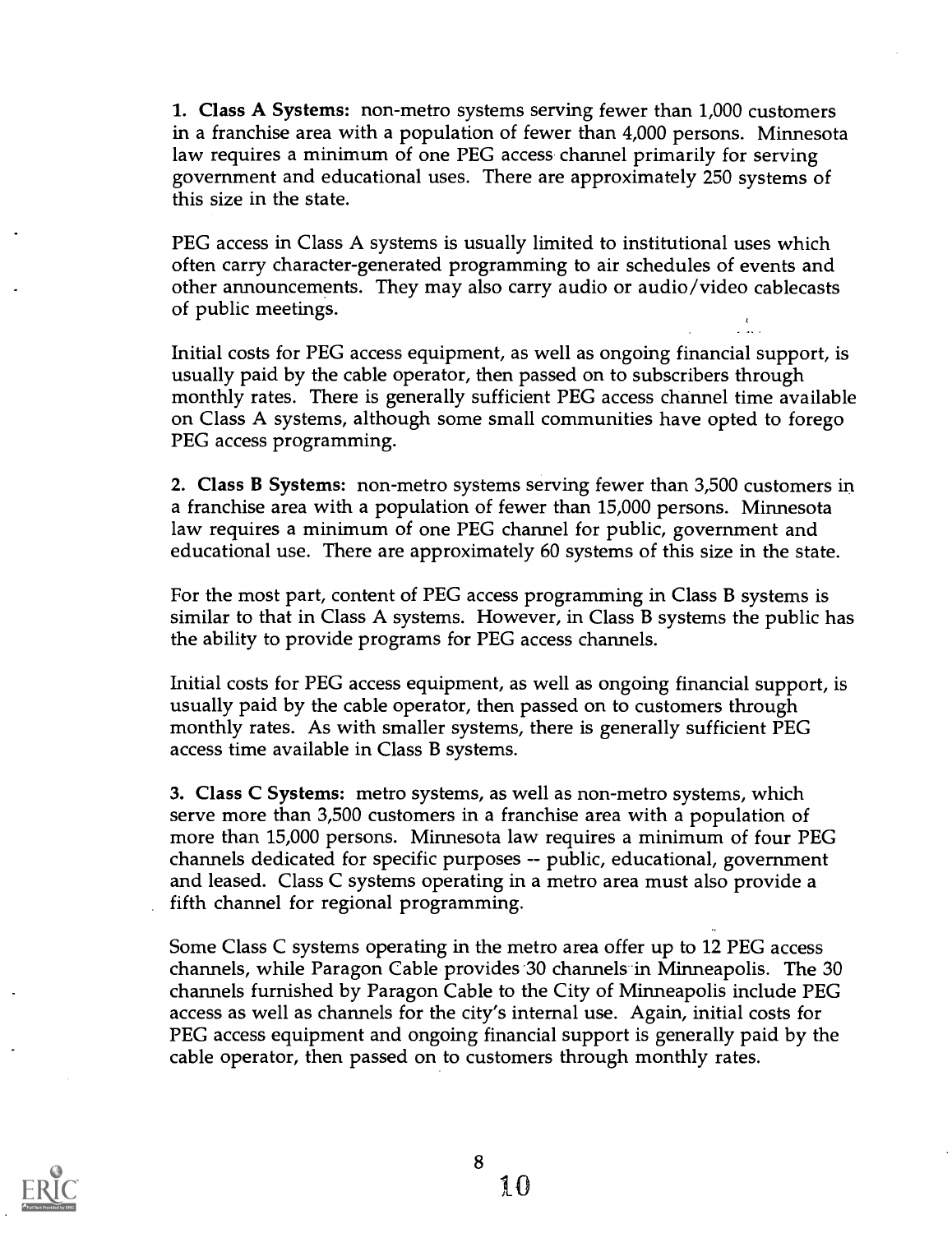PEG programming in Class C systems tends to have greater variety than do smaller systems and is discussed below.

#### PEG PROGRAMMING

Paragon Cable provides PEG access in the cities of Bloomington, Chaska, Fridley, Jordan, Minneapolis, New Prague, New Ulm, Shakopee, Eden Prairie, Edina, Hopkins, Minnetonka and Richfield. In the cities of Eden Prairie, Edina, Hopkins, Minnetonka and Richfield, 163 organizations use PEG access with 9,375 hours of programming presented on PEG channels in the last year. The following are among the PEG access programs offered through Paragon Cable during November 1995:

- Southwest Community News
- Calvary Temple
- Candidate Forum
- High School Football: Hopkins vs. Richfield
- Eden Prairie Environmental and Waste Management Commission Presentation
- Richfield Cattail Days -- A Community Celebration 1995
- Health Care Crisis
- Iournal de France
- Eden Prairie Planning Commission
- Hopkins City Council
- Careers and Youth
- 1995 Minnetonka Safety Camp
- NASA Presents
- Wayzata School Programming
- The Town Without a Name
- Minnetonka High School Band Fall Concert
- The Prism Project: Adult Bible Study
- Twin Cities Sportsman
- Elizabeth Claire Prophet
- Viewpoints in Mid-America

The level of PEG programming varies significantly in non-metro areas. For example, while PEG access in Carlton is available through the neighboring municipality, use is minimal. On the other hand, Moorhead Community Access Television carries Moorhead city council meetings, live sessions of the Minnesota Legislature, candidate debates; 49 hours per week of college level courses through the Mind Extension University, General Education Diploma study courses, music videos, dramatic narratives, non-profit group meetings or seminars, specific interest discussion groups, how-to programs, religious services and religious instructions.

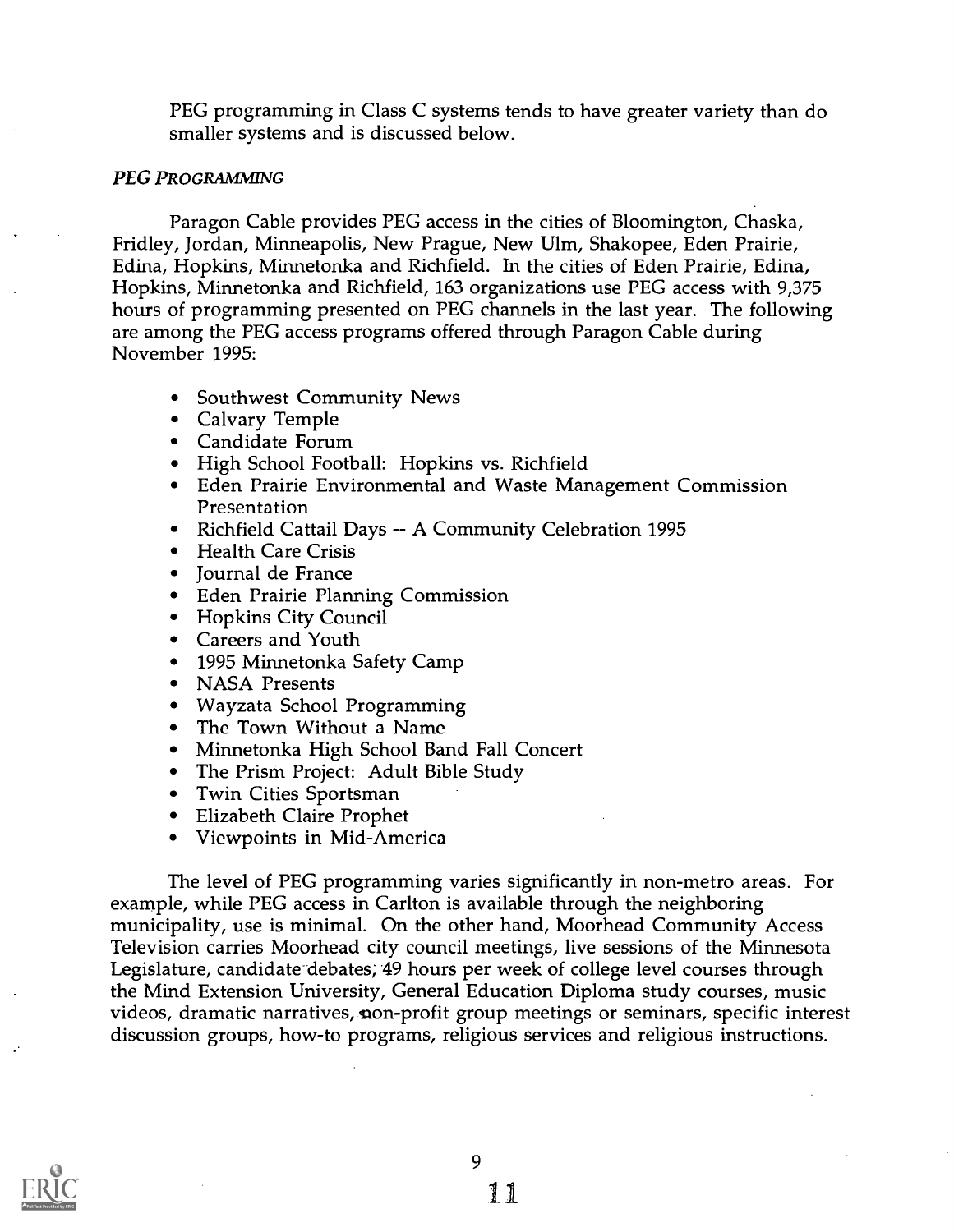PEG access programming is usually funded by grants, franchise fees and PEG access fees which are paid by cable operators to municipalities and used to purchase equipment. In some cases, revenue is used to directly or indirectly pay staff. Costs incurred by cable companies are figured in total operational costs and then factored into establishing monthly rates paid by consumers.

#### VIEWERSHIP

Responses to the Department's survey mentioned a few studies on PEG access satisfaction and viewership. They included surveys on behalf of St. Paul and the North Suburban Cable Commission (both conducted by Decision Resources Ltd.), as well as a subscriber survey conducted by Paragon Cable. The studies by Decision Resources Ltd. indicated a high level of satisfaction among those who view and use PEG access. The Paragon survey indicated little viewership of PEG programming among its customers. The Department did not have enough underlying data to assess the reliability of these studies.

Nielson Media Research, a national firm with an extensive background in measuring television viewership, estimates there are 1,412,000 television households in the metro viewing market. The company tracks viewing habits in the market through electronic meters and individual diaries. It measures the number of households viewing a particular channel in specific time periods each day beginning at 7:00 a.m. and ending at 1:00 a.m. The system is designed to register an audience of .1 percent and above. In the Twin Cities market, .1 percent equals 1,412 households. Their system also tracks the cumulative audience for specific channels during the course of each week. Channels with a cumulative weekly audience share of 2.5 percent (35,300 households metro) and above are individually listed; the rest are included in the "all others" category. While there has not been a specific study to determine exact PEG access viewership, metro PEG access channels typically do not appear in either measurement.

#### VIDEO TECHNOLOGIES, FRANCHISE FEES AND PEG ACCESS

At this time, franchise fees and PEG access requirements apply only to these traditional cable television companies in the video services industry. Other video delivery systems, such as satellite and "wireless" cable systems, either fall outside of a municipality's authority to levy fees, or are not technologically compatible with the provision of PEG access. Open Video Systems may be subject to franchise fees and PEG access requirements under the Federal Telecommunications Act of 1996 depending on the outcome of the rulemaking. The FCC is to complete all actions necessary to prescribe regulations on open video systems by August 8, 1996.

In order to best understand how the issues of PEG access and franchise fees apply to an evolving industry, a review of the technology and delivery of cable television, satellite, wireless cable and open video systems follows.

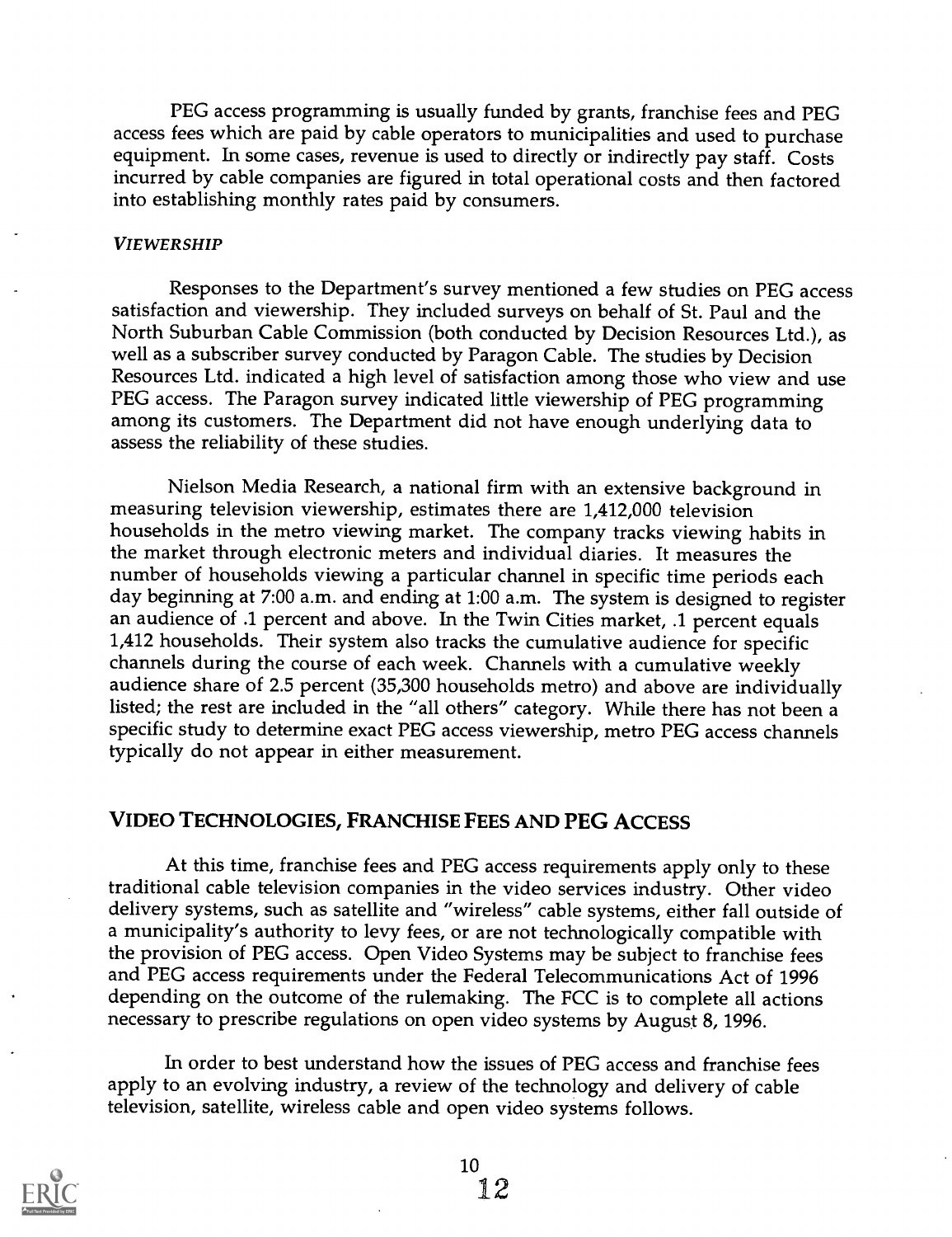#### CABLE TELEVISION

Under Minn. Stat. § 238.02, subd. 3, cable communications systems are defined as "a system which operates the service of receiving and amplifying programs broadcast by one or more television or radio stations and other programs originated by a cable communications company or by another party, and distributing those programs by wire, cable, microwave or other means, whether the means are owned or leased to persons who subscribe to the service. This definition does not include ... a translator system which receives and rebroadcasts over-the-air signals."

The programming made available by a cable operator may come from satellite or have local origins. A cable operator receives national programming via satellite and packages this programming with local programming, such as PEG access programming, and sells service packages to consumers. Cable subscribers may purchase a basic service package with programming determined by the cable operator, or enhanced service packages with various movie or special interest channels. Cable subscribers also have pay-per-view opportunities, which are commonly used with sporting events.

The programming aggregated at the "head end" of the cable operator is distributed to subscribers via a "tree and branch" system. The programming signals are carried from the head end of the cable operator to neighborhood pedestals over fiber optic or coaxial cable. The pedestals are the utility boxes located every several hundred feet throughout residential areas, and are generally located next to electric and telephone pedestals. From the pedestal to the subscriber's premise, the signal is generally transmitted over coaxial cable. The screening devices, which restrict the programming available to individual subscribers based on the service package selected by the subscriber, are generally located at the pedestal.

A cable company is not subject to common carrier requirements. Thus, it is not required to provide for programming by other parties on its system. PEG access, however, is the exception to this general rule. Minnesota law establishes three categories of cable television systems, each of which has statutory minimum requirements for PEG access, as discussed earlier in this report.

State and federal laws limit the ability of the cable operator to exercise control over content in PEG access programming. Minn. Stat. § 238.11, subd. 2 established content guidelines for PEG access stating that "[n]o cable communications company may prohibit or limit a program or class or type of program presented over a ... channel made available for public access, governmental or 'educational purposes." 47 USCS § 531 states that, subject to 47 USCS § 544(d), "a cable operator shall not exercise any editorial control over any public, educational, or governmental use of channel capacity provided pursuant to this section."

In addition to the PEG access channel requirements, many cable companies are required to pay a franchise fee to the municipalities in which they provide

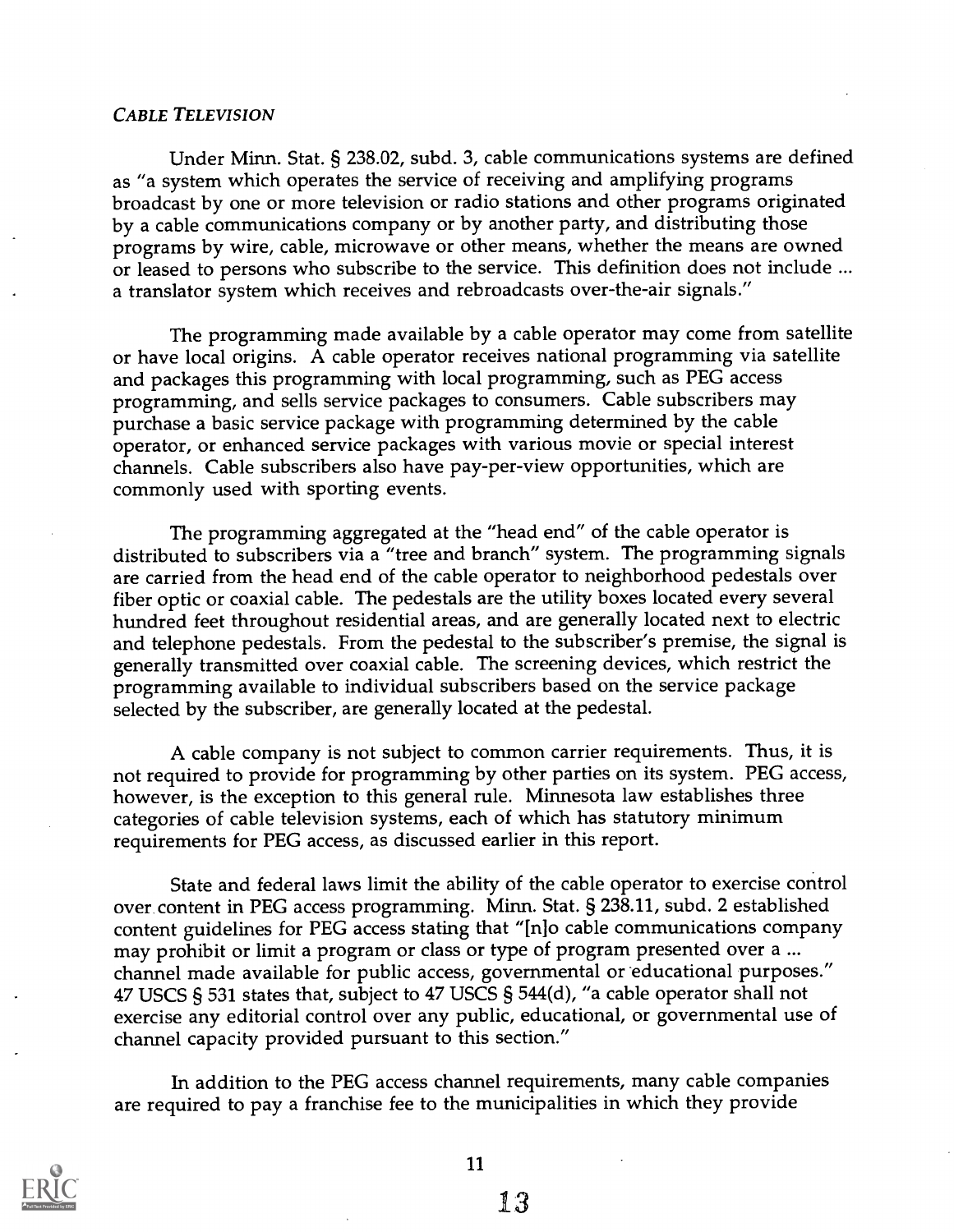service. The Cable Communications Policy Act of 1984 limited the franchise fees that municipalities assess on cable operators to 5 percent of gross revenues. These fees are passed on to the subscribers of the cable service. Furthermore, many municipalities have negotiated for additional compensation in return for granting the cable franchise. This compensation may be in the form of equipment, facilities and personnel to enable PEG programming, cable facilities extended to municipal buildings, private networks, scholarship funds, rent subsidies and free cable service.

#### OPEN VIDEO SYSTEMS

The Telecommunications Act of 1996 permits-telephone companies to engage in video programming within their own telephone service areas as open video systems. The regulations that apply to open video systems are to be established in a rulemaking to be conducted by the FCC. Although all of the terms and conditions for the operation of an open video system are not yet known, the Act identifies some of the requirements of an open video system. One such requirement is that the operator of an open video system must serve as a common carrier. If demand exceeds the channel capacity of the open video system, the operator of an open video system and its affiliates are prohibited from selecting the video programming on more than one-third of the activated channel capacity. Further, the Act appears to prohibit the operator of an open video system from discriminating among video programming providers.

An open video system and a cable communications system are likely to provide some of the same types of video services. Programming and services will differ since the cable company does its own programming and is not subject to common carrier requirements. A cable system may also have different programming than an open video system, due to PEG access requirements. Under federal law, both the cable system and the open video system may be subject to the payment of franchise fees based on gross revenues. The rate at which such fees are imposed on an open video system are not to exceed the rate at which such fees are imposed on any cable operator transmitting video programming in the franchise area.

The Telecommunications Act of 1996 requires the FCC to complete all actions necessary to prescribe regulations on open video systems by July 8, 1996. Thus, not all of the terms and conditions for open video systems have been prescribed. Since the FCC could establish PEG access requirements for open video systems in its rulemaking, any action by the states with respect to PEG access requirements for open video systems could be preempted by federal regulations. The specific requirements on these systems will be clearer after the FCC completes its rulemaking in this matter.

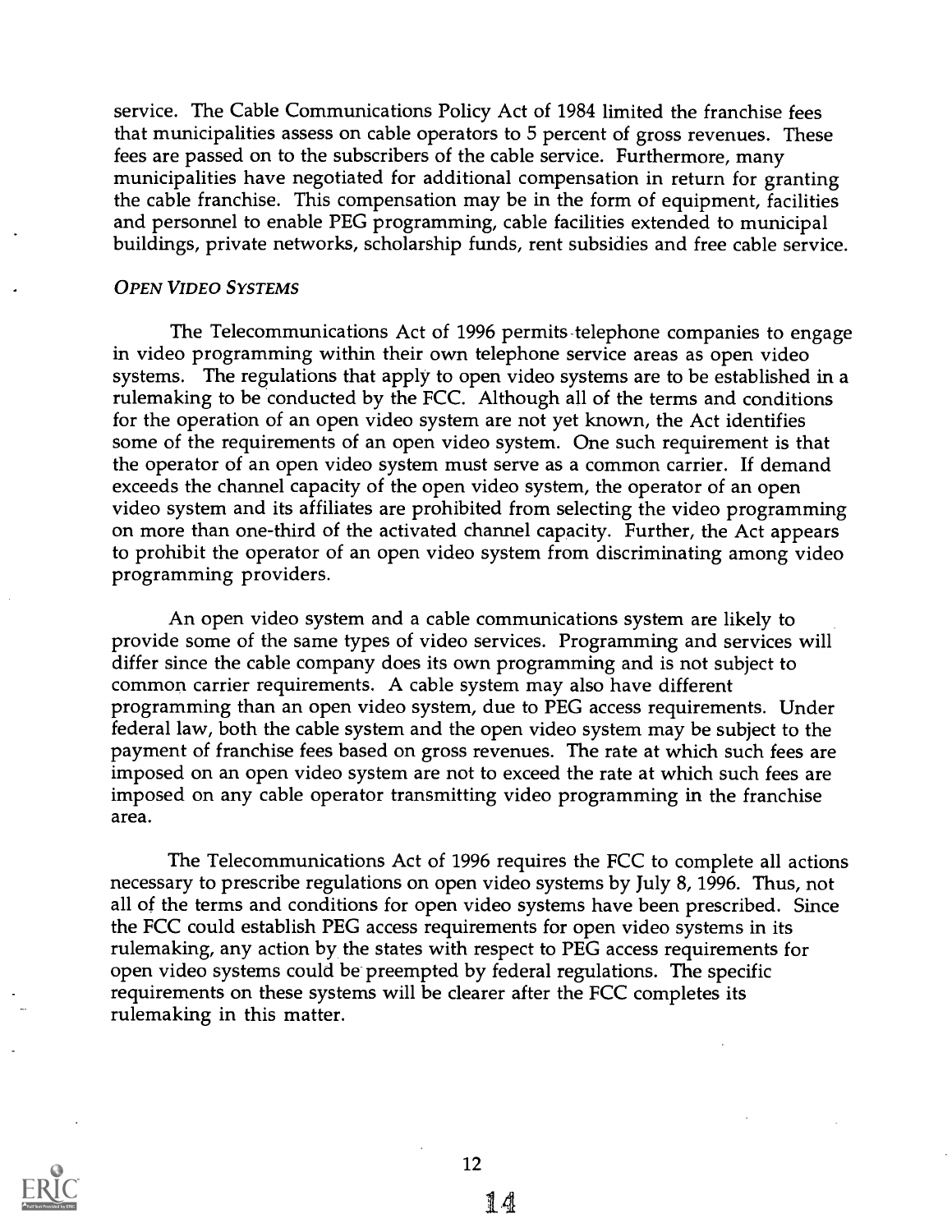#### SATELLITE SYSTEMS

"Direct-to-home satellite service" is defined in the Telecommunications Act of 1996 as the distribution or broadcasting of programming or services by satellite directly to the subscriber's premises without the use of ground receiving or distribution equipment, except at the subscriber's premises or in the initial uplink process to the satellite. These programs are transmitted from an earth station via microwave radio signals to a satellite circling the earth in a synchronous orbit around the equator at a height of 22,300 miles. A transponder in the satellite receives the signal, amplifies it, changes the carrier frequency, and retransmits the signal back to earth. These signals can be received throughout the contiguous 48 states. These satellites operate at microwave frequencies in the C-band (4 GHz-6 GHz) and K-band (10.9 GHz to 36 GHz). In most cases, the signal returned to earth by the satellite is received by an antenna or "dish" on the subscriber's premises. Some dishes are 18 inches to 36 inches in diameter and focus on a single satellite operating in the K-band. Other dishes are several feet in diameter, and may be repositioned to pick up different satellites operating in the C-band. In the latitude range of Minnesota, it is necessary that there be a clear unobstructed view of the southern sky from the receiving dish at an angle of around 40° up from the horizon and from about 45° east to about 45° west of straight south.

Providers of satellite programming encode or "scramble" their transmitted signals which in turn must be decoded or "descrambled" in a unit at the subscriber's television set. This is done in order to prevent piracy of programming. There are, however, a number of programs available free of charge on the C-band satellites.

Most of the news, education and entertainment programming that is available on cable television is also available via satellites. The key programming difference between cable and satellite service is that cable service is technically able to accommodate local programming. With satellite systems, the broadcast coverage for most transponder slots is the entire United States, so the programming reflects a wide area of geographic coverage. Therefore, direct-to-home satellite service is technically inconsistent with the provision of PEG access channels. With respect to wireless cable service, the signal is retransmitted locally. Therefore, the technological capability there may provide local programming through wireless cable service may potentially exist at some point in the future. However, the Department is unaware of any cases where a wireless cable operator is currently being required to deliver PEG access programming.

One factor that affects the competitiveness of satellite services with respect to cable television is that satellite services generally require a significant up-front investment in the range of \$700 to several thousand dollars for the receiving dish and associated equipment. This is a significant deterrent to customers who can receive most of the same news, education and entertainment programming by subscribing to cable television service which usually has a very nominal installation fee. There is at least one satellite provider, which is a consortium of cable television

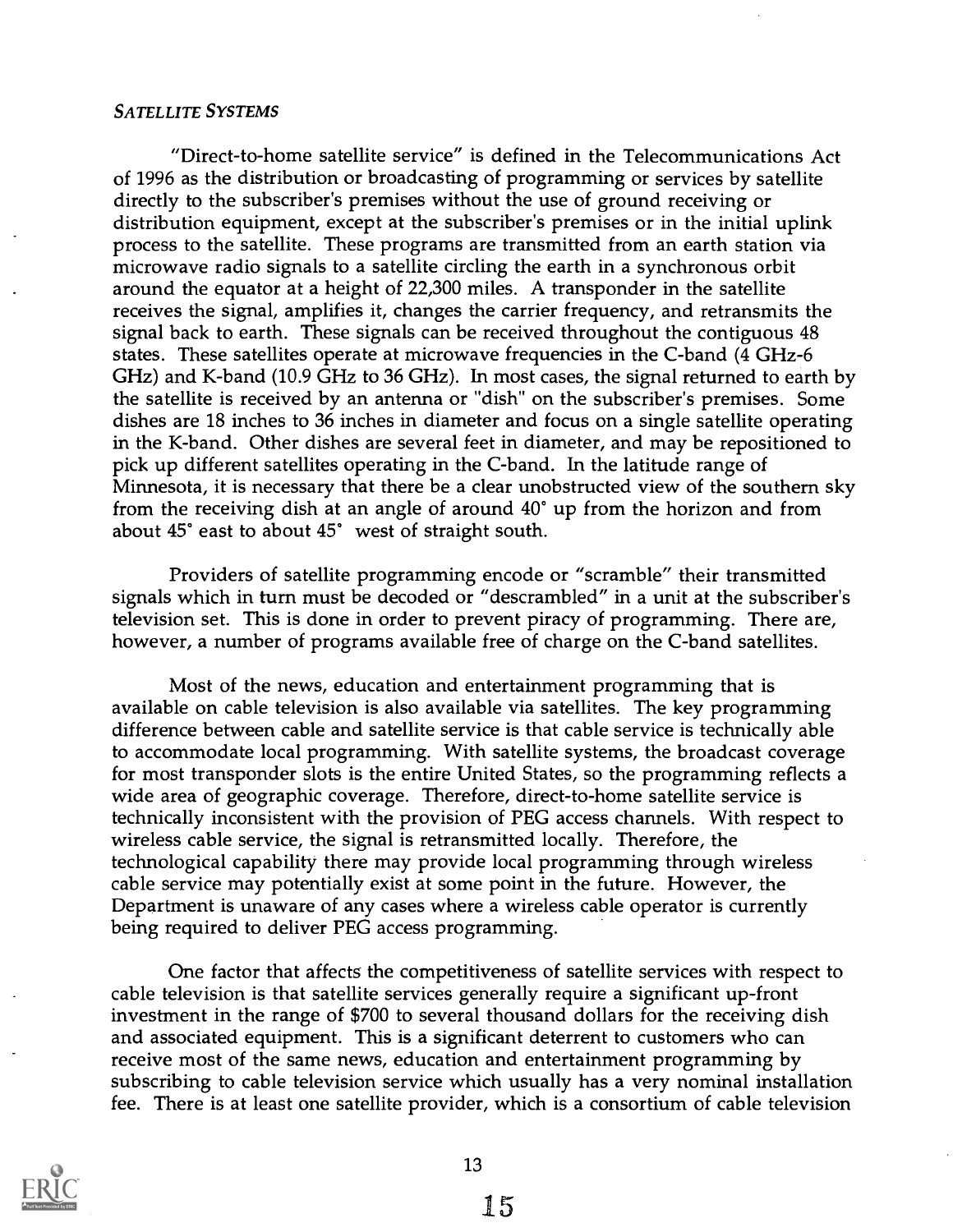providers, that rents the receiving dish and associated equipment to subscribers. This eliminates the requirement of a significant up-front investment for customers desiring satellite service. This provider has an installation charge of up to \$200, in addition to the monthly subscription charges which are required for most satellite and cable television programming. The satellite service provider which retransmits from the IDS building also rents the antenna and the necessary equipment to subscribers, and has an installation charge of \$50.

The Telecommunications Act of 1996 states that the FCC has exclusive jurisdiction to regulate the provision of direct-to-home satellite services. Therefore, the states may be preempted from establishing requirements on direct-to-home satellite services. Since the FCC has not established rules on franchise fees, it appears that states do not currently have the authority to permit municipalities to assess a franchise fee on direct-to-home satellite services. Further, since the historical concept of a franchise fee is based on the use of public property for private gain, and since the electromagnetic spectrum is not considered to be the property of any municipality, it would appear that a municipality has no basis to assess a franchise fee on either satellite or wireless cable services.

#### WIRELESS CABLE SERVICES

Wireless cable involves beaming programming from satellites to receiving/transmitting stations. These receiving/transmitting stations are located on hilltops and tall buildings. The signal is then converted to a microwave frequency and broadcast in the 2.5 to 2.7 GHz band to customer locations at distances of up to 40 miles away. At the customer's location, the signal is received by a special rooftop antenna shaped like a barbecue grill, which is installed within a direct line of sight of the transmission tower. The signal travels via cable to a set-top decoder box to be descrambled, thereby transforming the microwave signals for display on a conventional television set. The signal is scrambled to prevent piracy. The cost to hook up each wireless cable subscriber is approximately \$500. Existing services from Cross Country and CAI Wireless cost about \$20 per month for 30 channels, including antenna rental. "Today, 170 wireless cable systems provide service to roughly 700,000 subscribers in the U.S., according to the Wireless Cable Association. Another 2.8 million receive the service outside the U.S. Wireless Cable operators serve approximately 1 percent of the households in the United States.

Wireless cable operators broadcast cable programming to subscribers using up to 33 microwave channels (i.e., 2 GHz) for video distribution in each market. The channels include the Instructional Television Fixed Service (ITFS), Multipoint Distribution Service (MDS), Multichannel Multipoint Distribution Service (MMDS), and Operational Fixed Service (OFS).

Another type of wireless cable technology is known as local multipoint distribution service (LMDS), which transmits video in the 28-GHz band. Whereas MMDS delivers signals from one antenna, LMDS delivers signals to window

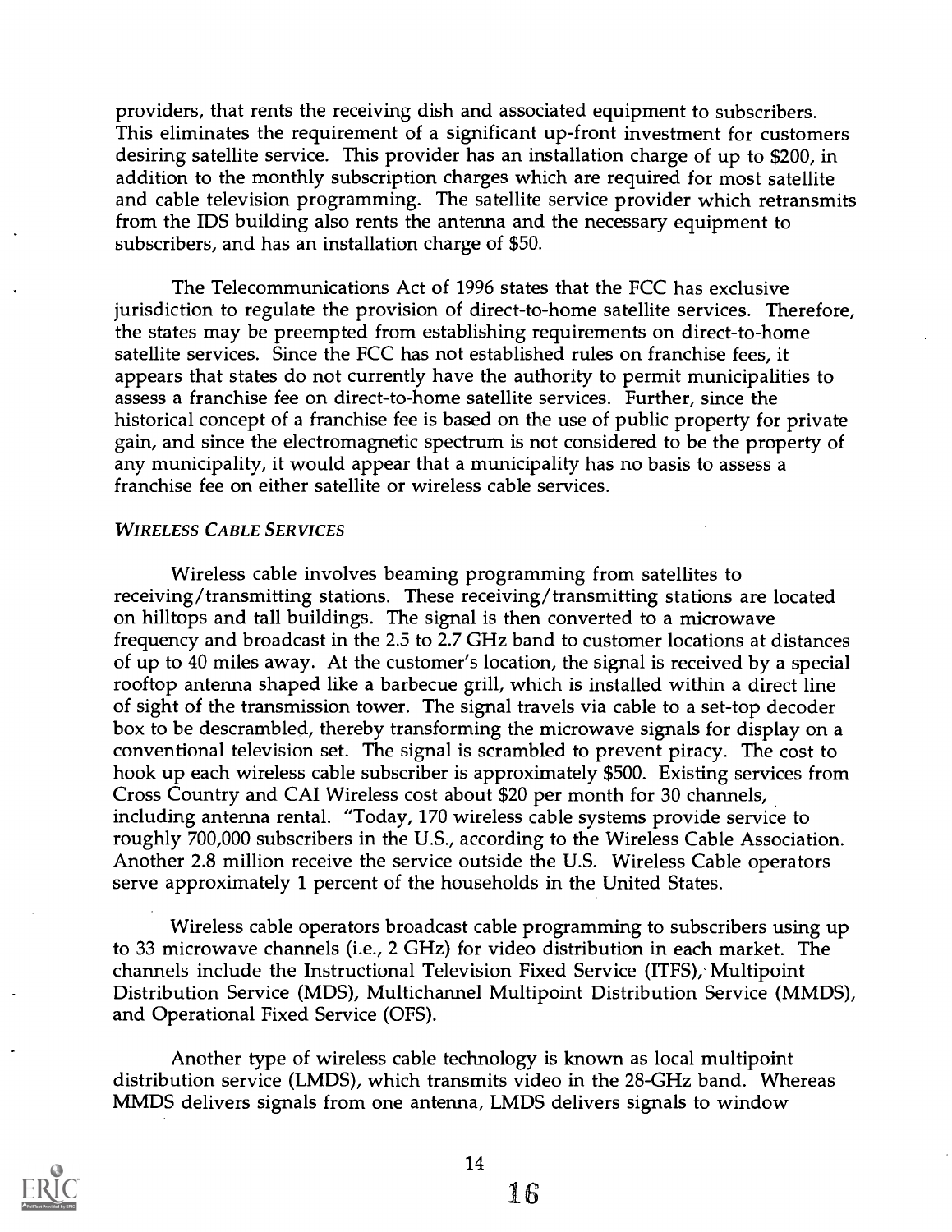antennas via cell sites that each cover a radius of up to six miles. Some industry experts believe that the use of LMDS technology has been hampered by technological difficulties and by regulatory issues regarding the 28-GHz band.

The wireless cable industry received a boost from the 1992 Cable Act. Under the 1992 Cable Act, wireless cable operators were guaranteed access to cable programming on reasonable terms. Since that time, the wireless cable industry has grown such that there are now seven major publicly traded wireless cable companies with an annual collective growth rate of 175,000 new customers per year. The top ten wireless cable operators as of January 1995 were as follows:

|                             | Table 5             |                                         |               |
|-----------------------------|---------------------|-----------------------------------------|---------------|
|                             | Number of<br>Actual | Estimated number<br>of subscribers that |               |
| Company Name                | Subscribers         | could be served                         | Penetration % |
| <b>American Telecasting</b> | 121,000             | 5,500,000                               | 2.2%          |
| <b>ACS</b> Enterprises      | 66,900              | 2,380,000                               | 2.8%          |
| People's Choice TV          | 54,000              | 1,888,000                               | 2.9%          |
| <b>Cross Country</b>        | 41,100              | 390,000                                 | 10.5%         |
| Wireless Broadcasting       | 41,000              | 842,000                                 | 4.9%          |
| <b>CAI Wireless</b>         | 34,000              | 3,628,000                               | 0.9%          |
| Cablemaxx                   | 31,500              | 850,000                                 | 3.7%          |
| <b>Heartland Wireless</b>   | 29,000              | 1,151,000                               | 2.5%          |
| Preferred Ent.              | 23,400              | 2,200,000                               | 1.1%          |
| Omnivision                  | 17,000              | 117,000                                 | 14.5%         |

One wireless cable system in Minnesota has a receiving/transmitting station on top of the IDS Tower in Minneapolis. The signal is then converted and is broadcast to customer locations within 25 miles of the IDS Tower. Wireless cable service in Minnesota currently utilizes analog technology and offers 16 nationallyoriented channels, including some educational channels, to customers.

The programming on wireless cable service is provided in a manner that more closely resembles satellite transmission services than cable television services. The analog technology used in providing wireless cable service also limits the channel capacity and level of variety that can be offered in programming. There is no federal requirement for the carriage of PEG channels by wireless cable operators and it appears that federal laws governing wireless cable services are preemptive. The Department is aware of no cases where wireless cable has been required to deliver PEG access programming. The Department believes that there are legal and technological barriers to the establishment of state-level PEG access requirements for wireless cable operators.

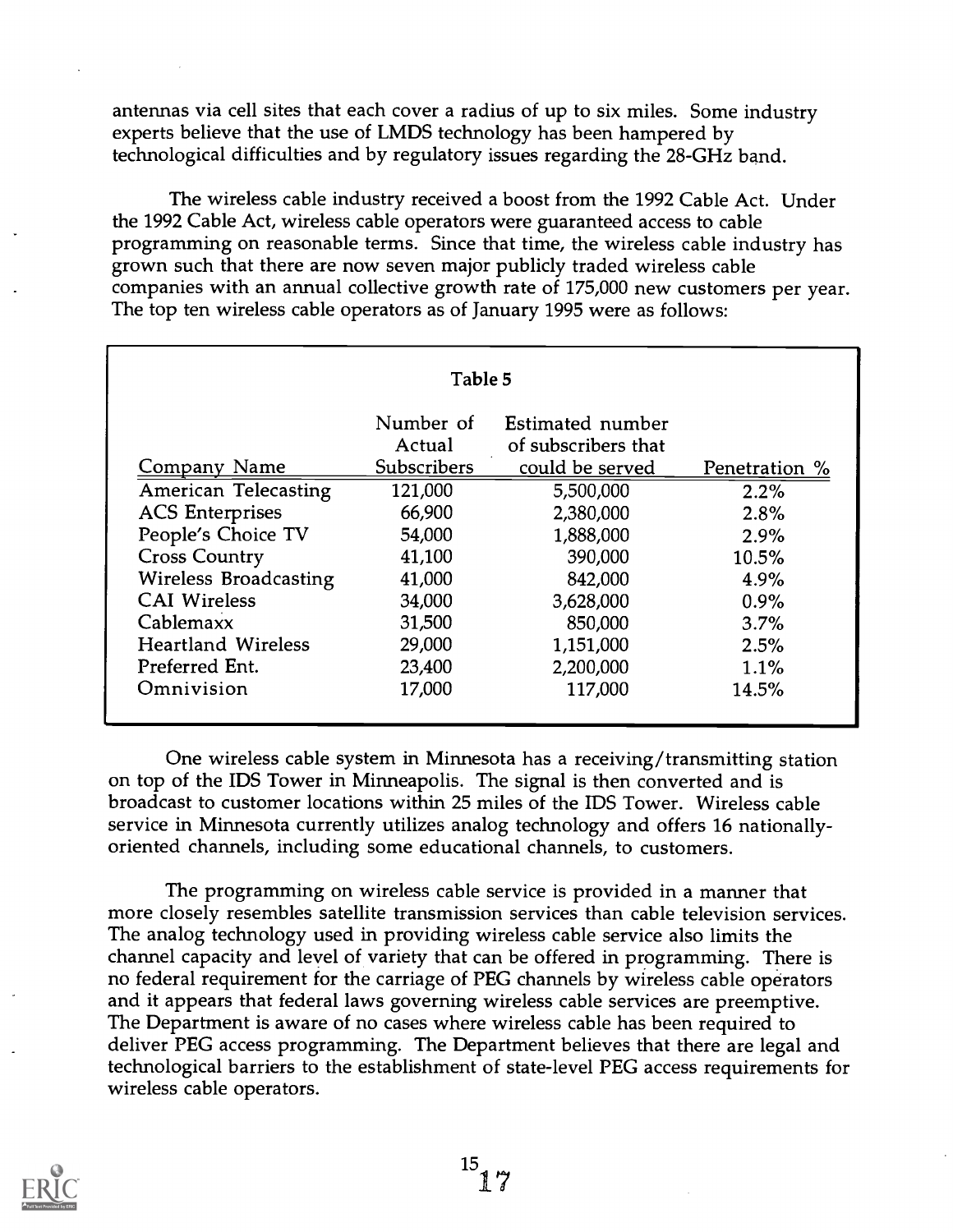## RECOMMENDATIONS FOR A STATE POLICY REGARDING FRANCHISE FEES AND RELATED COMPENSATION

Many municipalities consider franchise fees to be an important source of revenue. Since it is termed a franchise "fee," it would seem the original intent was to generate revenue to recover costs associated with PEG access, the administration of the franchise, as well as costs associated with the administration of rights-of-way, street repair, etc. Although franchise fee revenues may have identified purposes, there appears to have been little effort to tie the franchise fees received with such purposes. In most communities, local governments believe it is proper for franchise fee revenues to go into the general fund rather than be earmarked for a designated purpose. When expenditures become necessary in the future, such as for street repair, the money comes out of the general fund. But unless municipalities have an effective accounting system in place to track revenue and ensure fees are directly used for service-related expenditures, a strong case can be made to include revenue generated by this levy in annual "truth in taxation" statements.

Cable companies, electric utilities, natural gas utilities and, in many cases, the consumers who ultimately pay these franchise fees would like to see them subject to reasonable limits or, in some cases, phased out. From a market standpoint, the franchise fees and related compensation are anti-competitive when one provider is required to pay them while others are not subject to such fees. Further, it may be considered unfair for service consumers to contribute more to the general fund of a municipality than persons who do not use the service.

Thus, there are very divergent views on the application and proper amount of franchise fees imposed by municipalities. Since it is ultimately the residents and businesses within a municipality that support the municipality through taxes, including an indirect tax through franchise fees, the primary focus of a state policy on franchise fees and related compensation should be based upon the best interest of the residents and business users.

#### THE PURPOSE FOR WHICH SUCH FEES MAY BE ASSESSED AND PAID

Franchise fee revenue is generated by users of the services of the franchised companies. Users of a utility or cable service may be supporting the general costs of the municipality in addition to paying the cost for the administration of the franchise. Residents and businesses within the municipality who do not subscribe to the service do not support the municipality through the payment of franchise fees. Yet, users of franchised services and those that do not use franchised services generally receive the same benefits from the municipality. An exception may be that franchise fees or other compensation to enable PEG access benefits only those citizens who subscribe to cable service. Thus, with the exception of PEG access, franchise fee revenue and other compensation beyond the administration and other costs associated with the franchise is a form of tax assessed on users of these services.

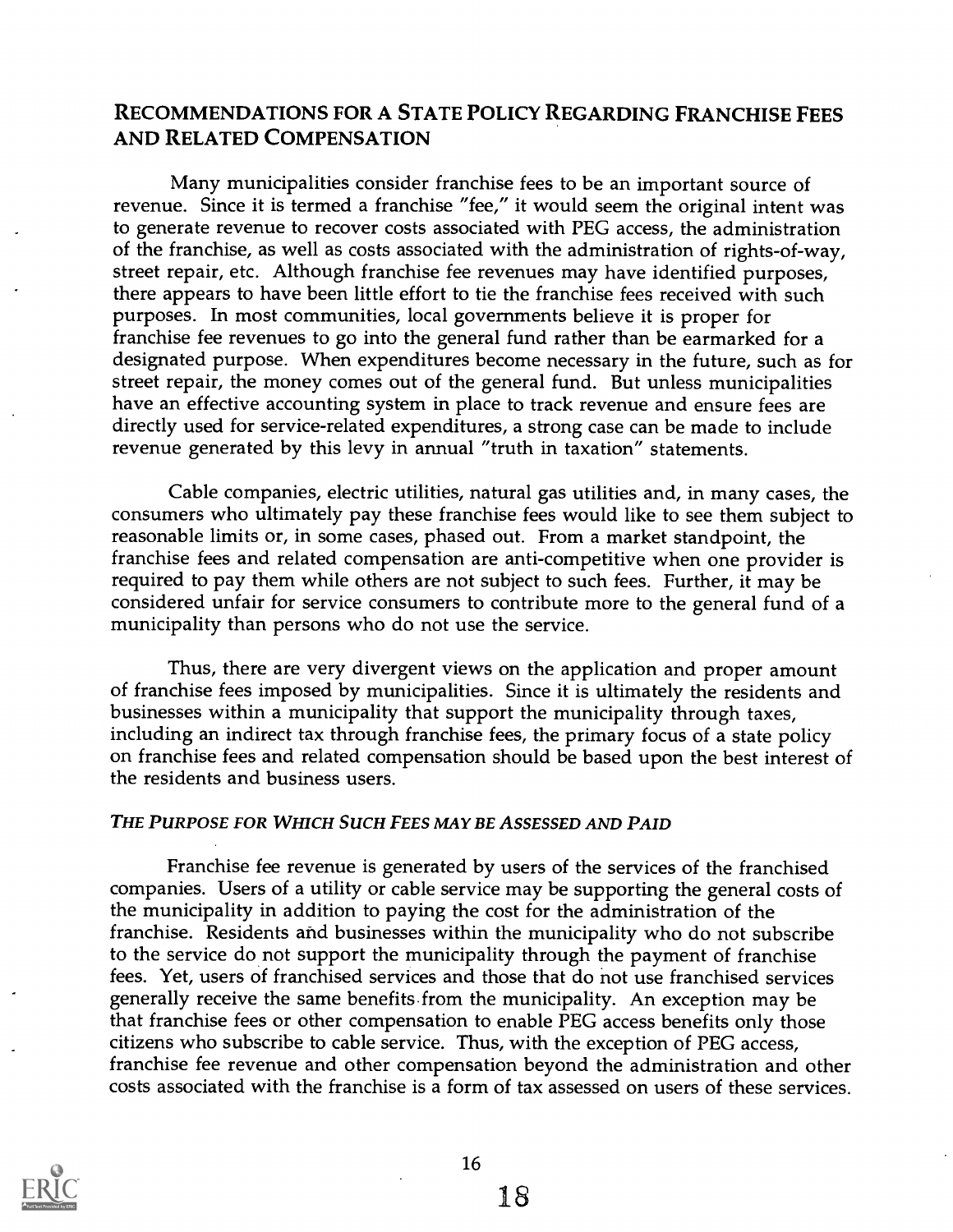Other forms of taxes are assessed on different classes of taxpayers. In the case of property tax, most businesses pay higher taxes than residents. Other businesses are tax exempt and, thus, pay less than residents. Yet, as with franchise fees, the amount of taxes paid may have little relationship to the services, programs and other benefits that are provided by the municipality to a class of taxpayers. Municipalities must generate sufficient revenue to fund municipal operations while attempting to be fair to all interest groups.

Any fees imposed on a utility or cable communications company, whether in the form of a franchise fee, permit fee or another type of fee, should attempt to cover the cost that the company places on the system. Thus, the costs associated with rights-of-way, street repairs, etc. should be recovered from the subscribes of the services that cause these costs. If revenues are generated beyond the cost incurred by the municipality, care must be taken to ensure that providers of equivalent services are treated fairly. Since alternative providers of similar services may not be subject to franchise fees, municipalities that assess franchise fees beyond the costs imposed on the system would need to plan a transition to an alternative source of revenue or reduce their revenue requirement.

PEG access policies must also be established to ensure that providers and purchasers of equivalent services are treated fairly. Since satellite services do not lend themselves to local programming, the only viable providers of PEG access at this time appear to be the incumbent cable company, a new entrant in the provision of cable, and possibly a telephone company with an open video system. Although the responses to the survey indicate that PEG access would not exist in the absence of franchise fees, there is some benefit to the cable company from offering PEG access. Some citizens might not subscribe to cable if PEG programming was not included. Also, the availability of PEG programming may cause a subscriber to choose cable rather than an alternative to make use of the service.

The Legislature has previously determined that PEG access is a justifiable purpose for which franchise fees may be assessed and paid.6 Since the viewership of PEG access is not sufficient on its own to ensure its availability in the absence of a subsidy, requiring both the cable company and a video dialtone provider to duplicate equipment and facilities would divide the viewership, making the service even less viable. A method to avoid duplicating equipment, facilities and various operating expenses when two or more providers of local programming are available would be to establish a single independent entity to perform the functions associated with PEG access similar to the Cable Communications Commissions established under Joint Powers agreements. Each service provider supporting the PEG access operation could be assessed its share of the cost based on the number of subscribers, gross revenue or some other appropriate measure.

 $^6$  Minnesota Statutes § 238.084, subd. 1.

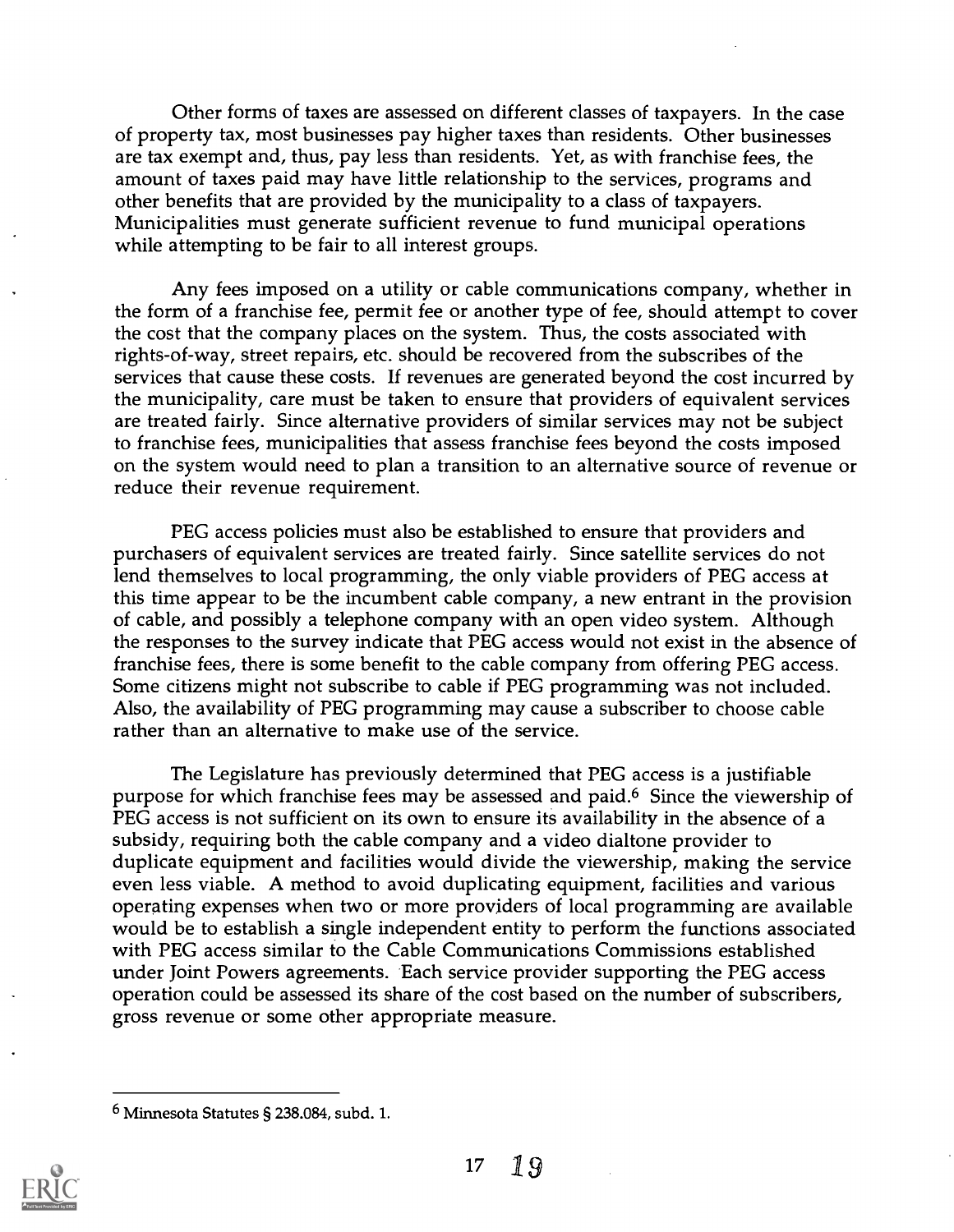#### Recommendation

Franchise fees or franchise-related compensation should be applied only to the portion of new services that are equivalent to existing services. Any fees, whether in the form of a franchise fee, permit fee, or another type of fee, should attempt to cover the cost that the company and consumers of the service impose on the system. Care must be taken to ensure that providers and purchasers of equivalent services are treated fairly. Municipalities that assess franchise fees beyond the costs imposed on the system should plan a transition to an alternative source of revenue or a lower revenue requirement. With the entrance of alternative facilities-based providers of video services, a separate entity should be established (similar to the Cable Communications Commissions established under Joint Powers agreements) to perform the common functions required for PEG access programming. The assessment of fees on service providers may be based on the number of subscribers, gross revenue or some other appropriate measure.

#### THE AMOUNT OF THE FEES AND THE VALUE OF RELATED COMPENSATION

In markets where there is a single service provider, there may be an assumption that franchise fees can simply be passed on to customers without impacting the competitive dynamics of the market. However, franchise fees have at least two identifiable impacts on the quantity of service purchased by consumers. First, as the price of a good increases, people make efforts to consume less due to income constraints. Second, as the price of a good increases, consumers will search for substitute products. For example, consumers may purchase a gas range rather than an electric range if the rates for electric service are comparably higher than the rates for natural gas service. This impact can be, and often is, greater for discretionary purchases such as cable TV and other video services.

The fees initially paid by a service provider are generally recovered through increased rates to customers. However, if customers are sensitive to the price of the service, a service provider may be unable to pass through the entire amount of the franchise fee to customers. In the case of natural gas and electric service, which are necessities at any price within a relevant range, an increase in price will cause consumers to purchase less service, but will have little impact on the number of customers who subscribe to the service.

The demand for cable service differs from electric and natural gas service for two reasons. First, cable service is not considered by most people to be a necessity. Although the programming is significantly more limited, most consumers have the option of receiving network television without a monthly fee. There are areas, however, that are too remote to receive television broadcasts in the absence of cable or satellite systems. Second, with the exception of pay-per-view, cable television service has a flat monthly fee that is not usage sensitive. Therefore, with cable service, higher prices may cause the number of customers who subscribe to service to decline, but should not significantly affect usage by those who retain cable service.

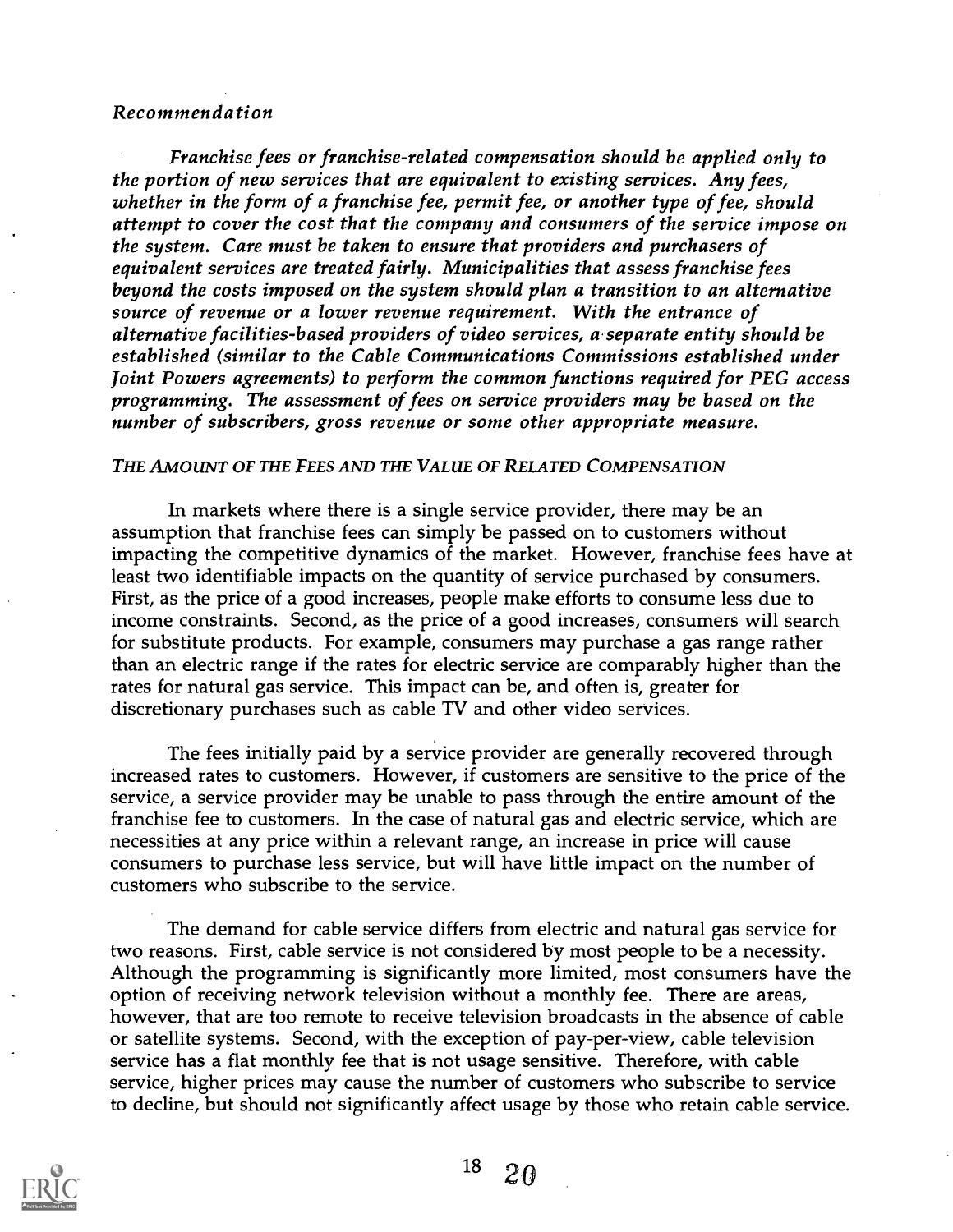In markets where there is more than one service provider, the application of franchise fees can play an important role for competitors. If an incumbent pays franchise fees that are proportionately higher than the fees imposed on a competitor, the incumbent will have a cost disadvantage. For example, a franchise fee of five percent on a \$25 service charge will lead to a rate difference of \$1.25 per month. In this scenario, a competitor may charge lower rates than the incumbent, which will likely result in reduced sales revenue for the incumbent. If the incumbent service provider loses revenue, so will the municipality that assesses franchise fees based on gross revenue. Where permitted by law, a municipality may choose to preserve its franchise fee revenue stream by imposing the same fees on all providers of similar services. Thus, lost revenue from one service provider will be recovered through the payments made by an alternative provider. This is more equitable to the incumbent provider than if alternative providers are not subject to franchise fees. If franchise fees are to be assessed, each provider of an equivalent service should be subject to the same terms.

If an incumbent provider pays franchise fees that are less than those of an alternative provider, the alternative provider will be at a cost disadvantage. In this scenario, an alternative provider may seek out those municipalities that provide the best opportunities to compete with the incumbent service provider. Thus, if the franchise fees are higher for an alternative provider, competition may be hindered in that market.

The amount of payment by a utility or cable communications company to a municipality should cover the cost the company imposes on the municipality whether via franchise fees or permit fees. Franchise-related compensation such as PEG access should be considered in any plan by municipalities to create a fair marketplace to all providers of equivalent services.

#### Recommendation

All providers of equivalent services should be subject to the same franchise fees and terms by the municipality. Fees should recover the cost imposed on the municipality by the franchisee, including future expenditures such as those due to shortened street lives, etc. Franchise-related compensation should be considered in any plan to create a fair marketplace to all providers of equivalent services.

#### USES OF FRANCHISE FEE REVENUE AND RELATED COMPENSATION

#### Recommendation

Franchise fees received by a municipality should only be used for franchiserelated activities. Such fees should be separately tracked to ensure that they are not used for other purposes. Since many municipalities currently assess fees beyond that required to support cable-related activities, with the revenues being placed into



21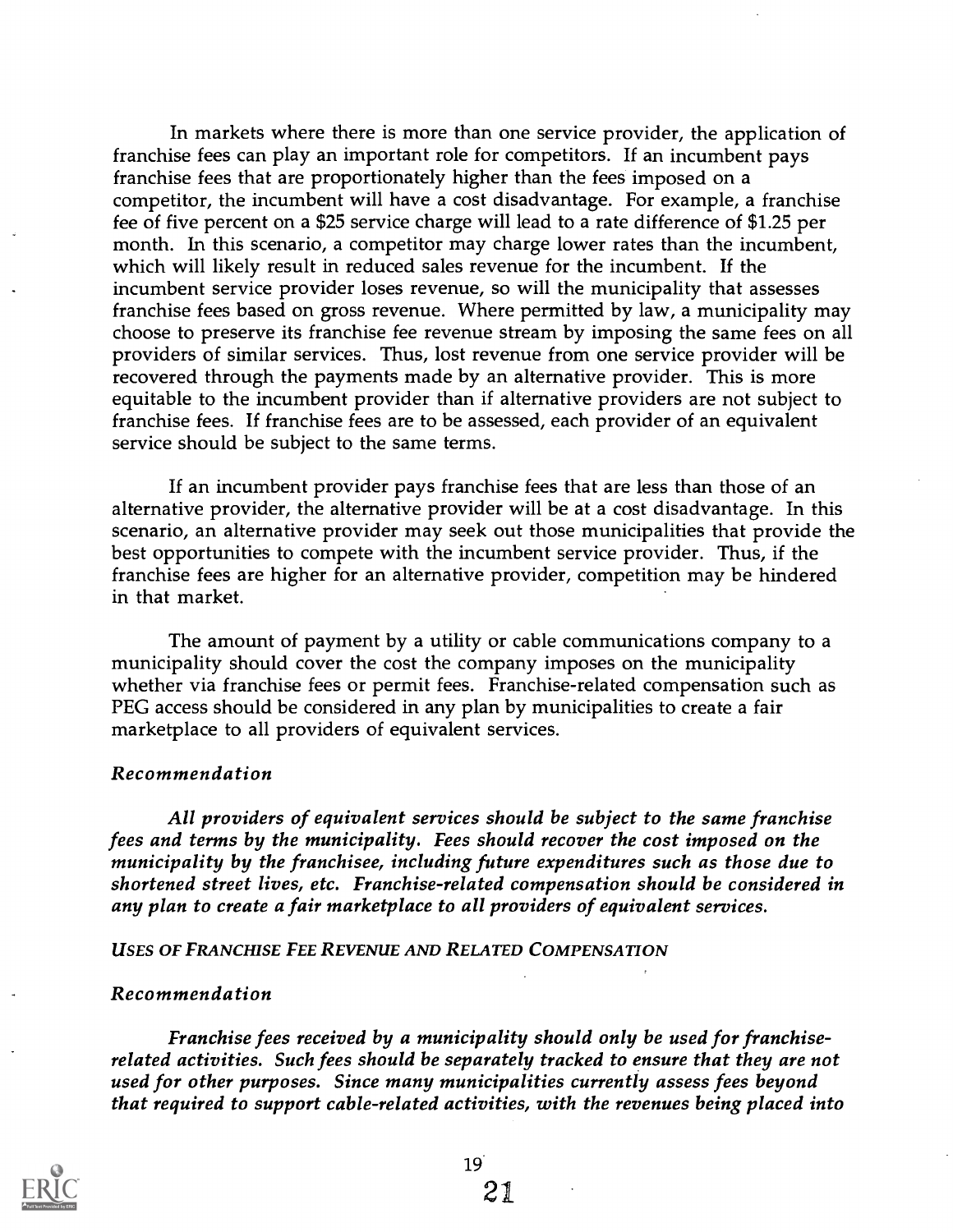the general fund, it is important that franchise fees be reduced to a level which recovers the cost imposed on the municipality. Further, municipalities should not expand their costs to use all of the revenue currently collected. The goal should be to convert this hidden tax into a cost-based fee. The transition to associating costs with the cost causers should emphasize a policy of making the system more cost efficient.

With respect to PEG access, the actual viewers and users of PEG access programming should support its cost. Thus, franchise fees should not be used to support PEG access operations. This would not restrict a municipality from supporting PEG access through an alternative method of funding. In the absence of a subsidy provided by the municipality, if the cost of PEG access programming exceeds its value, and viewers are unwilling to pay for it, PEG access programming should be eliminated in that municipality.

#### CONTROL OF RIGHTS-OF-WAY

The movement toward competition is going to create tremendous challenges for local governments. Numerous service providers could potentially desire to use the rights-of-way of municipalities to install facilities. Some facilities may duplicate existing facilities already in the rights-of-way. Other facilities may be desired because a different technology is being used to achieve a special purpose. In an effort to stifle competition, existing owners of facilities may not wish to permit competitors to lease excess capacity in an effort to stifle competition. Even if capacity is made available by an incumbent provider, new entrants may feel that facilities could be installed at a lower cost.

In the absence of competition, use of rights-of-way may have been necessary to enable a monopoly service provider to serve customers. Use of rights-of-way to enable customers to have choice of service providers does not have the same significance. However, municipalities must accommodate the reasonable demands of service providers desiring to use rights-of-way to support the current competitive initiatives of the state and federal governments. Yet, when competitors enter the rights-of-way, damage may be done to existing facilities; streets will need to be repaired and replaced more frequently; and citizens of the municipality will be burdened by detours and road construction. Thus, there is a need for a state policy on the use of rights-of-way to promote competition while balancing the interests of the service providers and the citizens of the municipality.

The authority to manage local rights-of-way must remain with local governments. When a service provider desires to place a facility within the rightsof-way, the municipality should be able to require use of a common carrier facility with appropriate compensation if such a facility is available.<sup>7</sup> Although the municipality may not know where facilities currently exist, the utilities and cable

 $<sup>7</sup>$  Facilities of a cable communications company are not currently regulated as common carrier facilities.</sup>

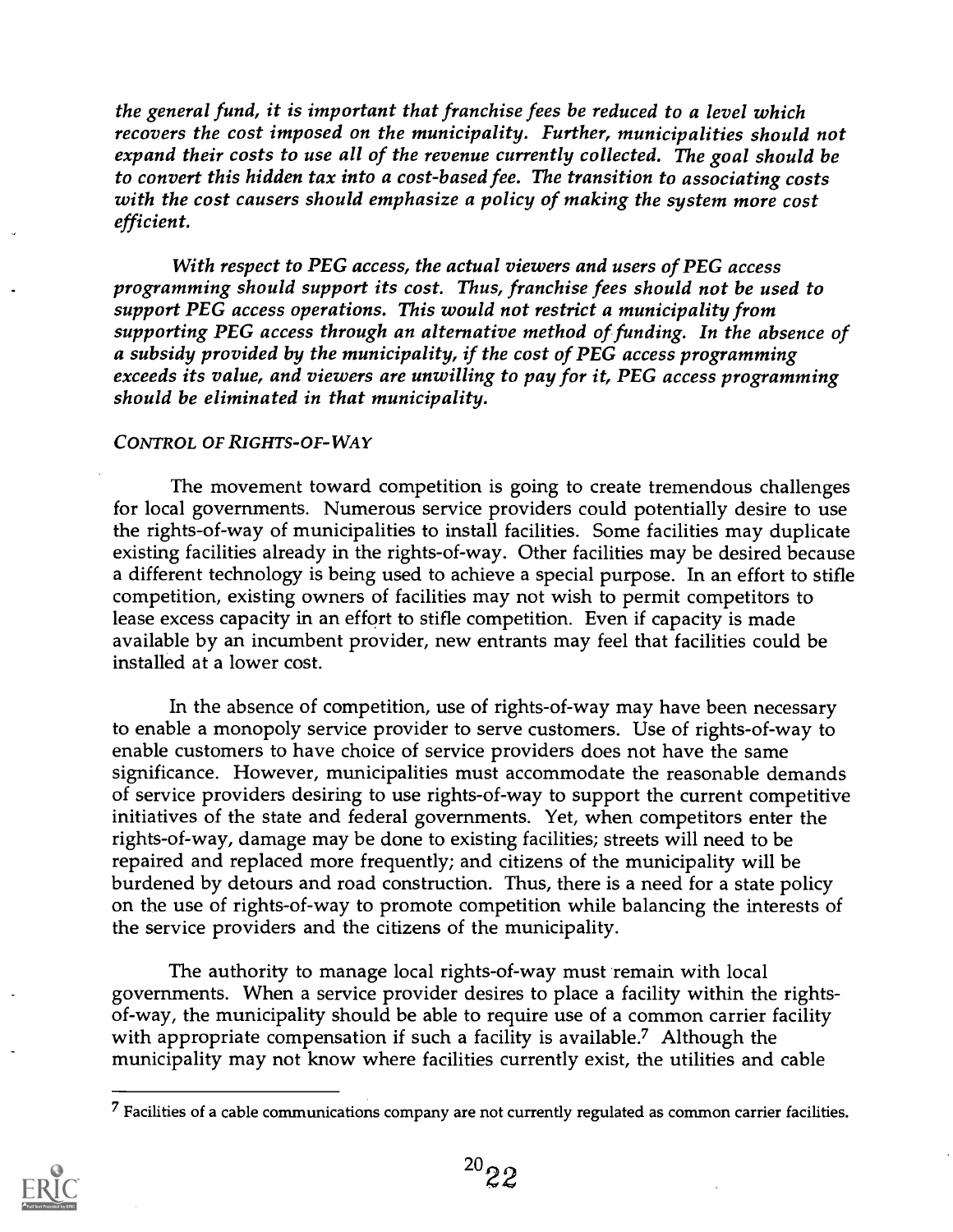communications companies should know where they have facilities and excess capacity. When a service provider is initially required to use a common carrier facility, a service provider desiring to use the municipality's rights-of-way should be given the opportunity to do so when the municipality deems it to be appropriate. This may happen when several entities desire to place facilities, limiting the amount of disruption to citizens.

In requiring the use of common carrier facilities, the common carrier and entity desiring to lease facilities may not agree on the terms of interconnection. If agreement cannot be reached, a complaint should be filed with the Public Utilities Commission. The Department of Public Service will investigate any such complaint and present its findings along with comments from other interested intervenors to the Public Utilities Commission for a determination. This practice would essentially mirror the existing practice for competitors in the provision of local telephone service, as stated in Minn. Stat. § 237.16, subd. 10.

If a company desiring to place facilities believes that it is being treated unfairly by a municipality, it should be able to file a complaint with the Public Utilities Commission. Although a municipality is the appropriate entity to manage its rights-of-way, there must be a procedure available to any municipality, utility or cable communications company to resolve disputes. Further, placing the authority to resolve disputes with the Public Utilities Commission will cause municipalities, utilities and cable companies to be reasonable in negotiating agreements.

#### Recommendation

The authority to manage local rights-of-way must remain with local governments. When a service provider desires to place a facility within the rightsof-way, and a common carrier facility with excess capacity is available, the municipality should be able to require use of that facility with appropriate compensation to the owner. If agreement cannot be reached on the terms of interconnection, a complaint should be filed with the Public Utilities Commission. If a company desiring to place facilities believes that it is being treated unfairly by a municipality, it should be able to file a complaint with the Public Utilities Commission.

#### **CONCLUSION**

The four technologies currently capable of delivering subscription video services are standard cable television, open video systems, wireless cable and direct broadcast satellite. Only one of these -- standard cable television -- is both subject to a franchise fee on all gross revenues and is also a technology which is fully compatible with local PEG access requirements.

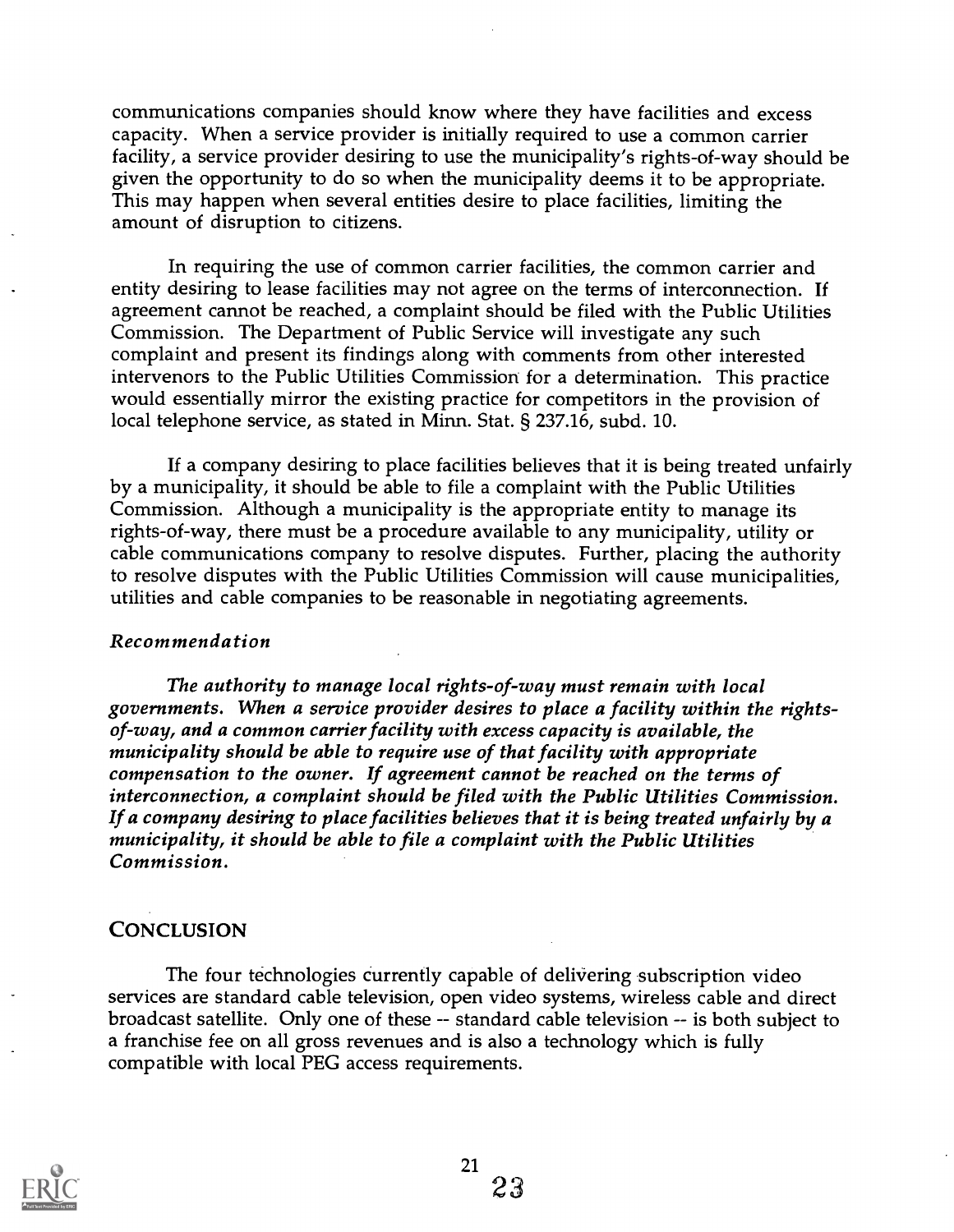It appears that open video systems may be subject to franchise fees on gross revenues from the portion of service which is comparable to cable television service. The compatibility of open video systems in providing local PEG access remains a question. Both issues must be resolved in the FCC rulemaking required by the Telecommunications Act of 1996.

Municipalities are specifically barred by the federal government from collecting franchise fees on direct broadcast satellite and wireless cable services. Both are also exempt from and, to a large degree, technically incompatible with providing local PEG access.

Given the differing requirements affecting the technologies which are or will be competing to provide video subscription services, DPS recommends that the state and municipalities proceed with a high degree of caution. Prudent franchise fees aimed at covering right-of-way and PEG access related costs are one matter. Viewing franchise fees as a local "cash cow" and expanding PEG access service beyond demonstrable need or use is another, especially since these apply to only one technology, possibly a portion of another. If government fees and requirements increase consumers' subscription costs for certain services and technologies, they will be at a disadvantage in a competitive market. If the imbalance becomes too great and those services/technologies fail in the competitive arena, municipalities stand to lose both the franchise fee revenue and PEG access they now receive.

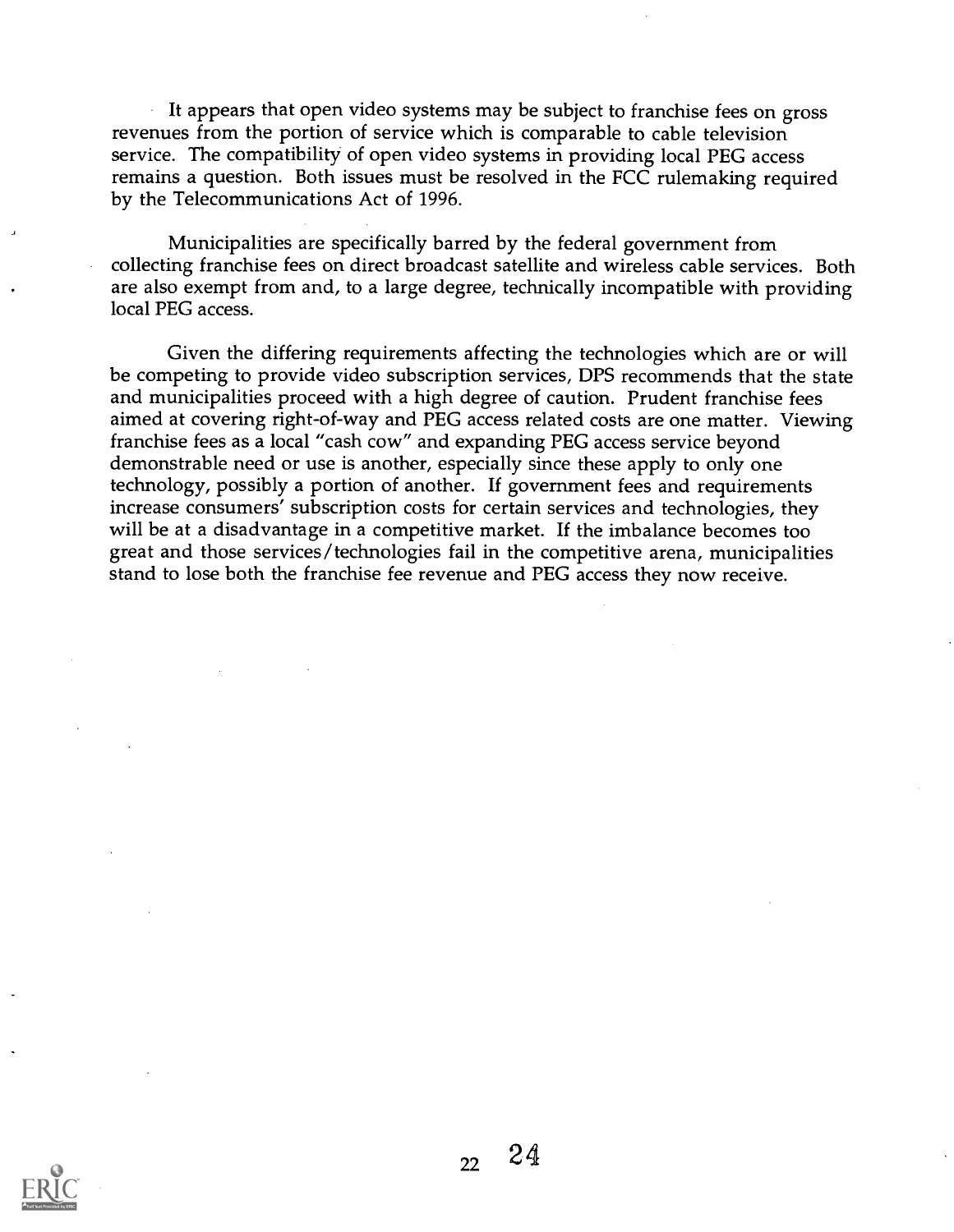|                                                  | Number of Survey Questionnaire |             |
|--------------------------------------------------|--------------------------------|-------------|
|                                                  | Recipients                     | Respondents |
|                                                  |                                |             |
| Municipalities                                   | 854                            | 372         |
| Investor-owned natural gas & electric utilities* | 12                             | 5           |
| Local exchange telephone companies               | 103                            | 68          |
| Telecommunications carriers                      | 146                            | 8           |
| AOS providers                                    | 21                             |             |
| Cable Communications Commissions,                |                                |             |
| Administrators and Providers                     | 54                             | 28          |
| Miscellaneous**                                  |                                | 3           |
| <b>TOTALS</b>                                    | 1,1901                         | 485         |

- The number of gas and electric responses in the second paragraph on page 2 in the text is larger than the number of investor owned natural gas and electric companies because many municipal gas and electric companies responded to the questionnaire sent to their respective municipalities.
- \*\* There were three responses from organizations that did not receive a questionnaire directly from the Department of Public Service.

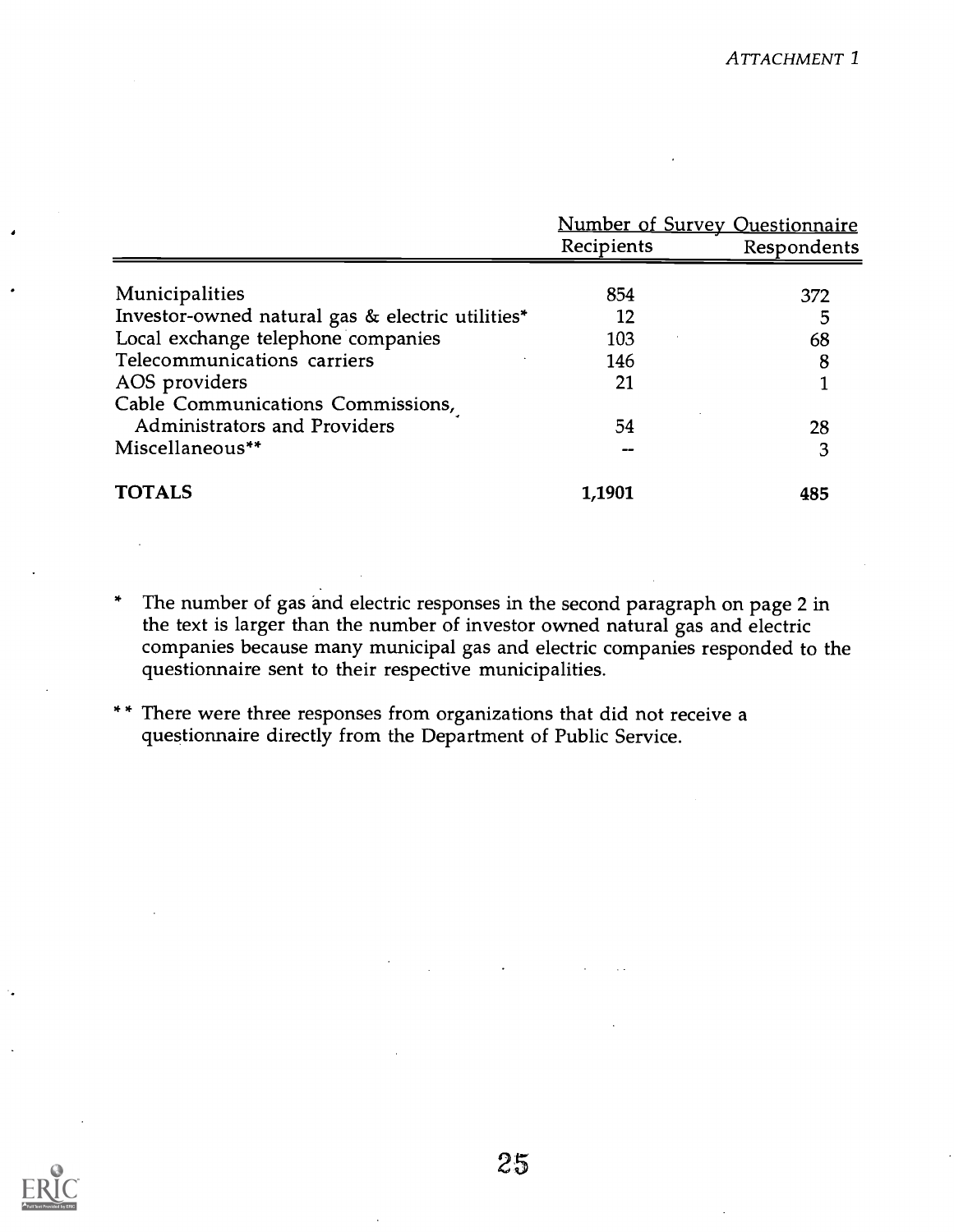ARLINGTON-GAYLORD-GIBBON-WINTHROP CABLE COMMISSION

Arlington Gibbon Gaylord Winthrop

#### BURNSVILLE-EAGAN CABLE COMMISSION

Burnsville Eagan

#### CENTRAL ST. CROIX VALLEY CABLE COMMUNICATIONS COMMISSION

Bayport Baytown Township Oak Park Heights Stillwater Stillwater Township

#### GREATER GRAND RAPIDS AREA CABLE COMMISSION

Cohasset Grand Rapids Grand Rapids Township Harris Township **LaPrairie** 

#### LAKE MINNETONKA COMMUNICATIONS COMMISSION

Deephaven Excelsior Greenwood Long Lake Medina Minnetonka Beach Minnetrista Orono St. Bonifacius Shorewood Spring Park Tonka Bay Victoria Woodland

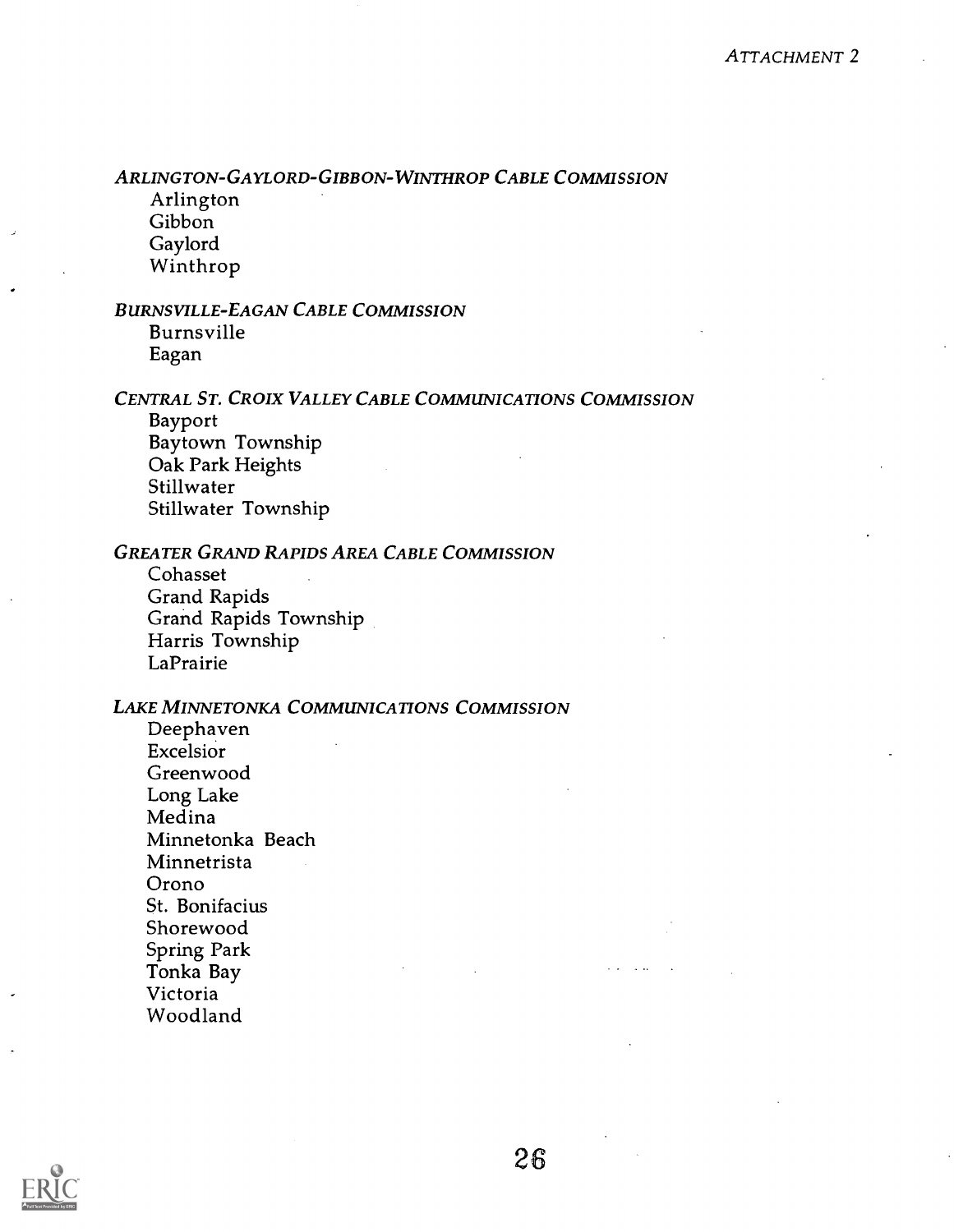#### NORTH CENTRAL SUBURBAN CABLE COMMUNICATIONS COMMISSION

Blaine Centerville Circle Pines Coon Rapids Ham Lake Lexington Lino Lakes Spring Lake Park

#### NORTH SUBURBAN CABLE COMMISSION

Arden Hills Falcon Heights Lauderdale Little Canada Mounds View New Brighton North Oaks Shoreview St. Anthony Roseville

#### NORTHWEST SUBURBS CABLE COMMUNICATIONS COMMISSION

Brooklyn Center Brooklyn Park **Crystal** Golden Valley Maple Grove New Hope Osseo Plymouth Robbinsdale

#### **QUAD CITY CABLE COMMUNICATIONS COMMISSION**

Anoka Andover Champlin Ramsey

#### RAMSEY-WASHINGTON SUBURBAN CABLE COMMUNICATIONS COMMISSION

Birchwood Village Dellwood Grant Township Lake Elmo Mahtomedi Maplewood

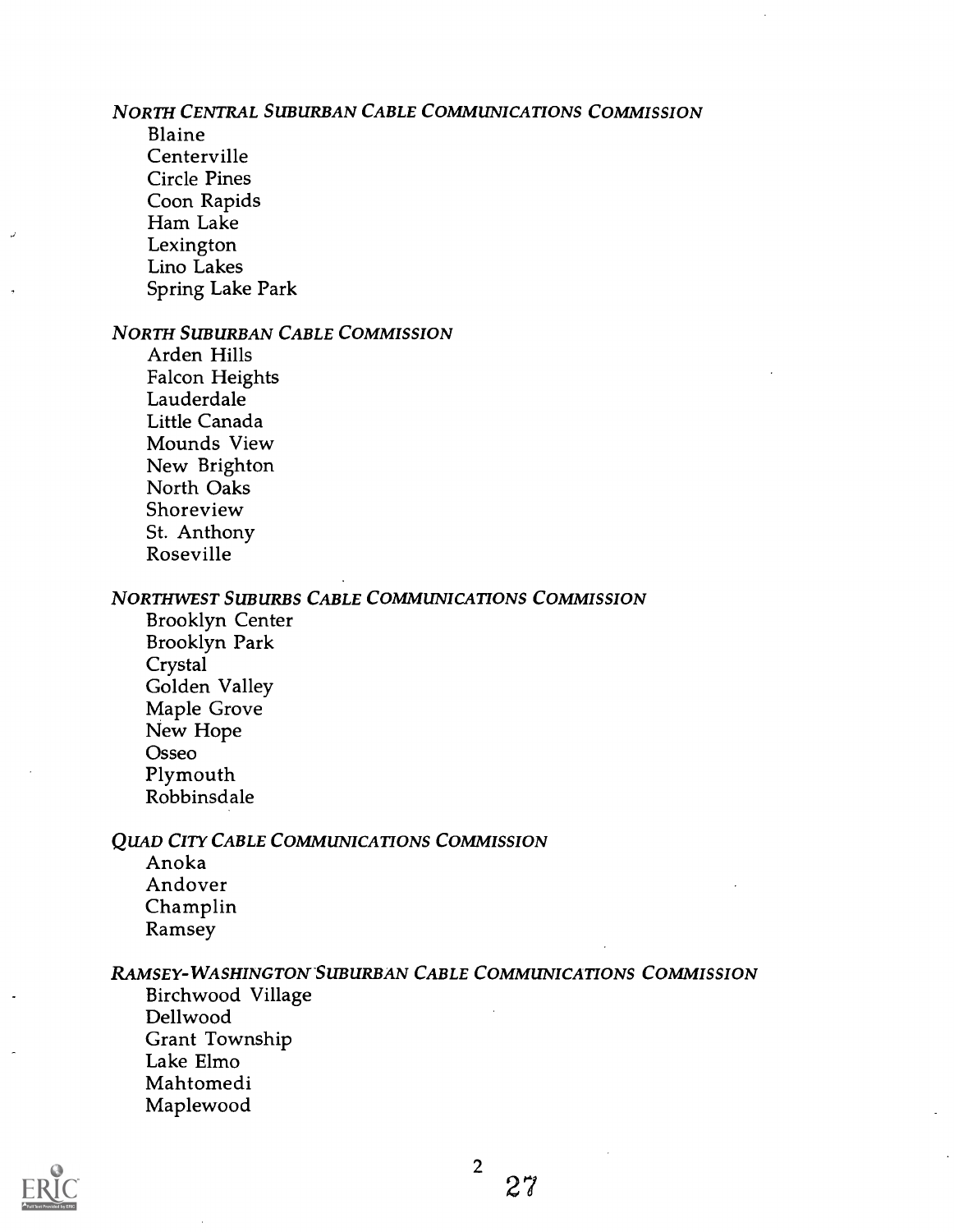North St. Paul Oakdale Vadnais Heights White Bear Lake White Bear Township Willernie

## SHERBURNE-WRIGHT CABLE 4

Buffalo Cokato Dassel Delano Elk River Maple Lake Rockford

#### SOUTH WASHINGTON COUNTY CABLE COMMUNICATIONS COMMISSION

Cottage Grove Denmark Township Grey Cloud Island Township Newport St. Paul Park Woodbury



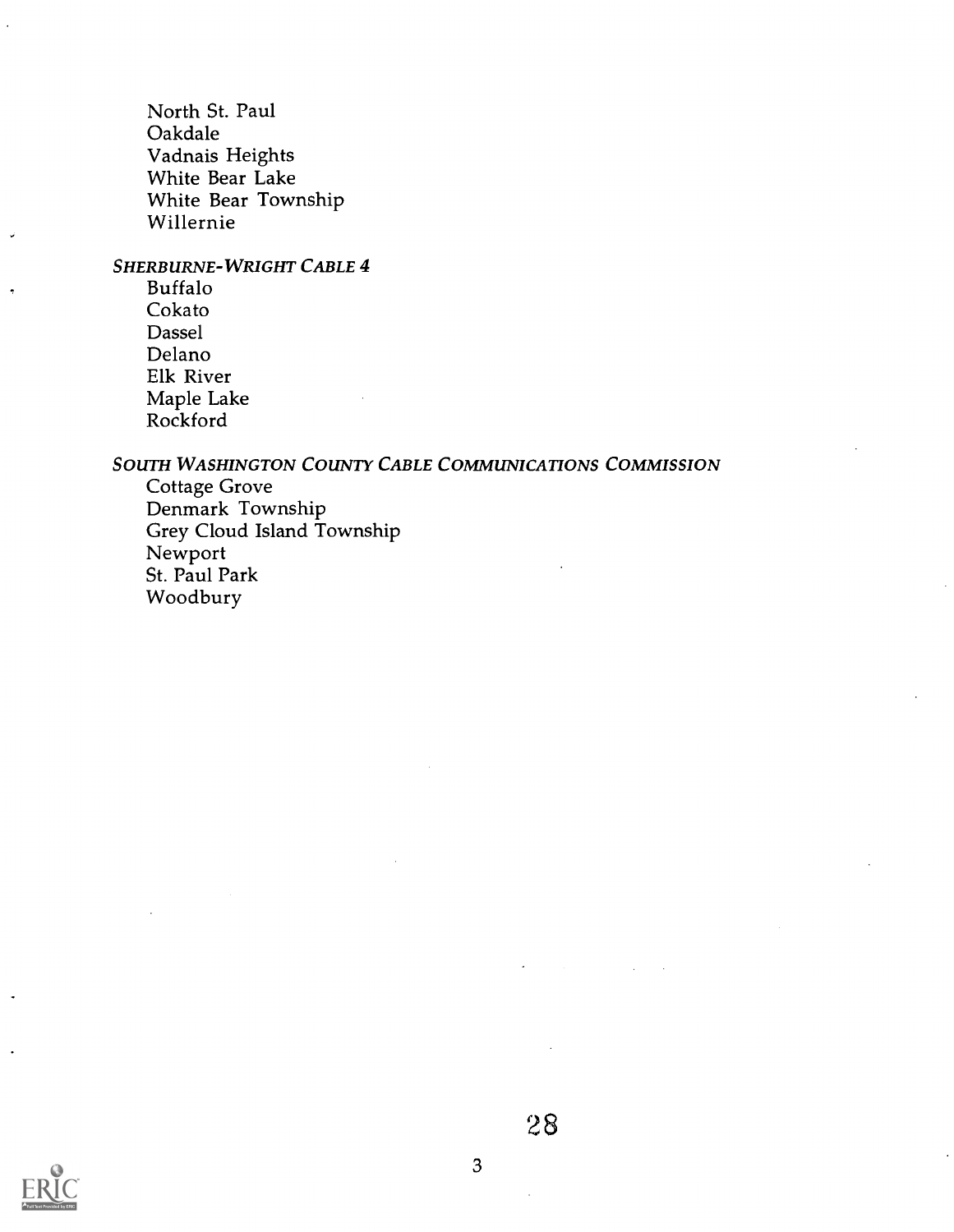

#### U.S. Department of Education



Office of Educational Research and Improvement (OERI) Educational Resources Information Center (ERIC)

# REPRODUCTION RELEASE

(Specific Document)

## I. DOCUMENT IDENTIFICATION:

| Title:<br>Report to the Minnesota Legislature on Franchise Fees<br>and Public, Educational and Government (PEG) Access |                                               |
|------------------------------------------------------------------------------------------------------------------------|-----------------------------------------------|
| Author(s):<br>Minnesota Department of Public Service                                                                   |                                               |
| <b>Corporate Source:</b><br>Minnesota Department of Public Service                                                     | <b>Publication Date:</b><br>February 15, 1996 |

### II. REPRODUCTION RELEASE:

In order to disseminate as widely as possible timely and significant materials of interest to the educational community, documents announced in the monthly abstract journal of the ERIC system, Resources in Education (RIE), are usually made available to users in microfiche, reproduced paper copy, and electronic/optical media, and sold through the ERIC Document Reproduction Service (EDRS) or other ERIC vendors. Credit is given to the source of each document, and, if reproduction release is granted, one of the following notices is affixed to the document.

If permission is granted to reproduce and disseminate the identified document, please CHECK ONE of the following two options and sign at the bottom of the page.



Documents will be processed as indicated provided reproduction quality permits. If permission to reproduce is granted, but neither box is checked, documents will be processed at Level 1.

|                                      | "I hereby grant to the Educational Resources Information Center (ERIC) nonexclusive permission to reproduce and disseminate<br>this document as indicated aboya. Reproduction from the ERIC microfiche or electronic/optical media by persons other than<br>ERIC employees and its system contractors requires permission from the copyright holder. Exception is made for non-profit<br>reproduction by libraries and other service agencies to satisfy information needs of educators in response to discrete inquiries." |                                                   |                                                      |
|--------------------------------------|-----------------------------------------------------------------------------------------------------------------------------------------------------------------------------------------------------------------------------------------------------------------------------------------------------------------------------------------------------------------------------------------------------------------------------------------------------------------------------------------------------------------------------|---------------------------------------------------|------------------------------------------------------|
| Sign<br>$here \rightarrow$<br>please | Signature:                                                                                                                                                                                                                                                                                                                                                                                                                                                                                                                  | : Printed-Name/Position/Title:<br>Chris Gilchrist |                                                      |
|                                      | Organization/Address:                                                                                                                                                                                                                                                                                                                                                                                                                                                                                                       | lelephone:                                        | Communications/Publications Supervisor<br> elephone: |
|                                      | Department of Public Service                                                                                                                                                                                                                                                                                                                                                                                                                                                                                                | 612/297-2291                                      | 612/296-5819                                         |
| $\int_{0}^{0}$                       | 121 7th Place E. - Suite 200<br>St. Paul, Minnesota 55101-2145                                                                                                                                                                                                                                                                                                                                                                                                                                                              | E-Mail Address:<br>cqiichrist@dpsv.state.mn.us    | : Date:<br>1/8/97                                    |